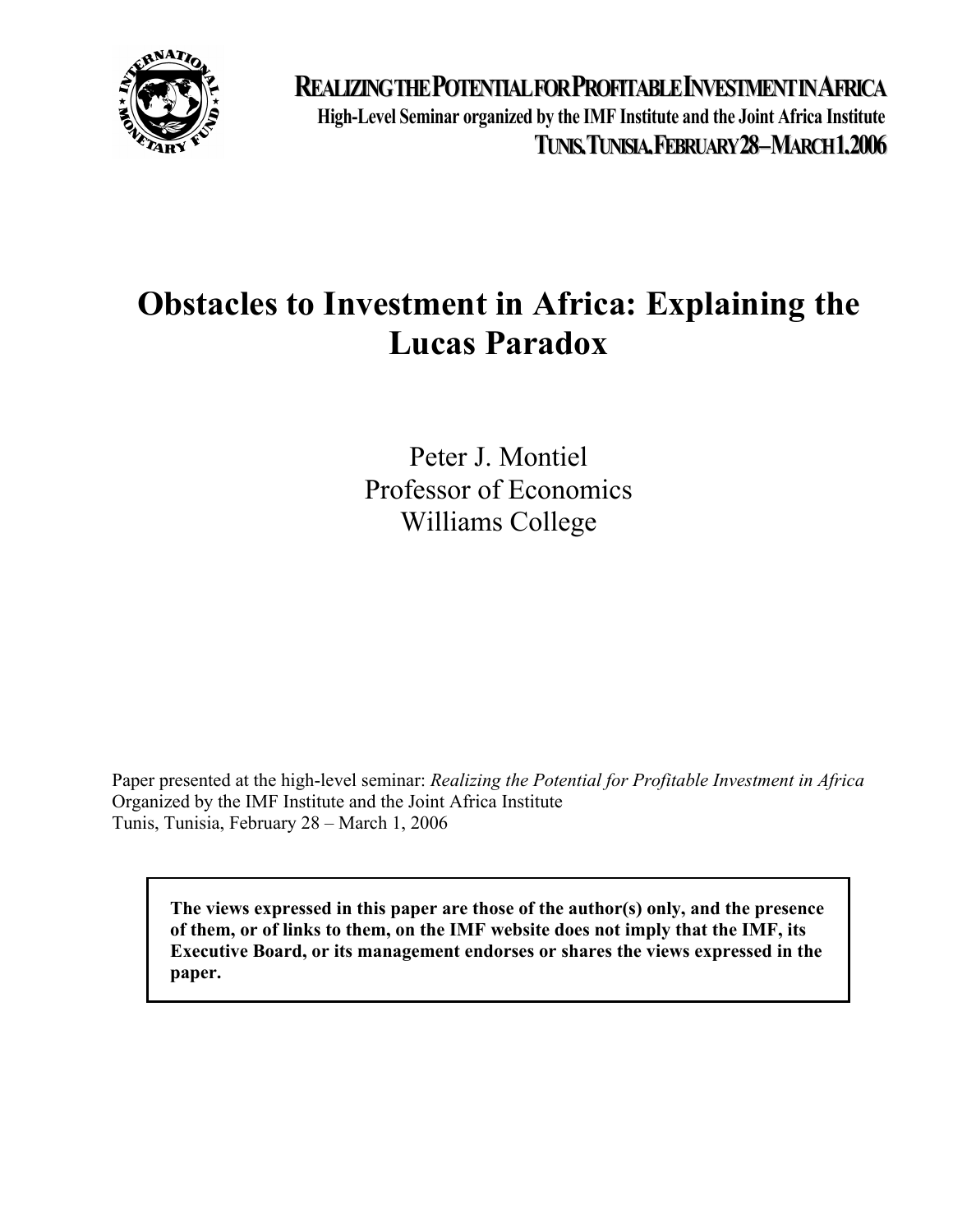**Obstacles to Investment in Africa: Explaining the Lucas Paradox** 

**Peter J. Montiel Williams College**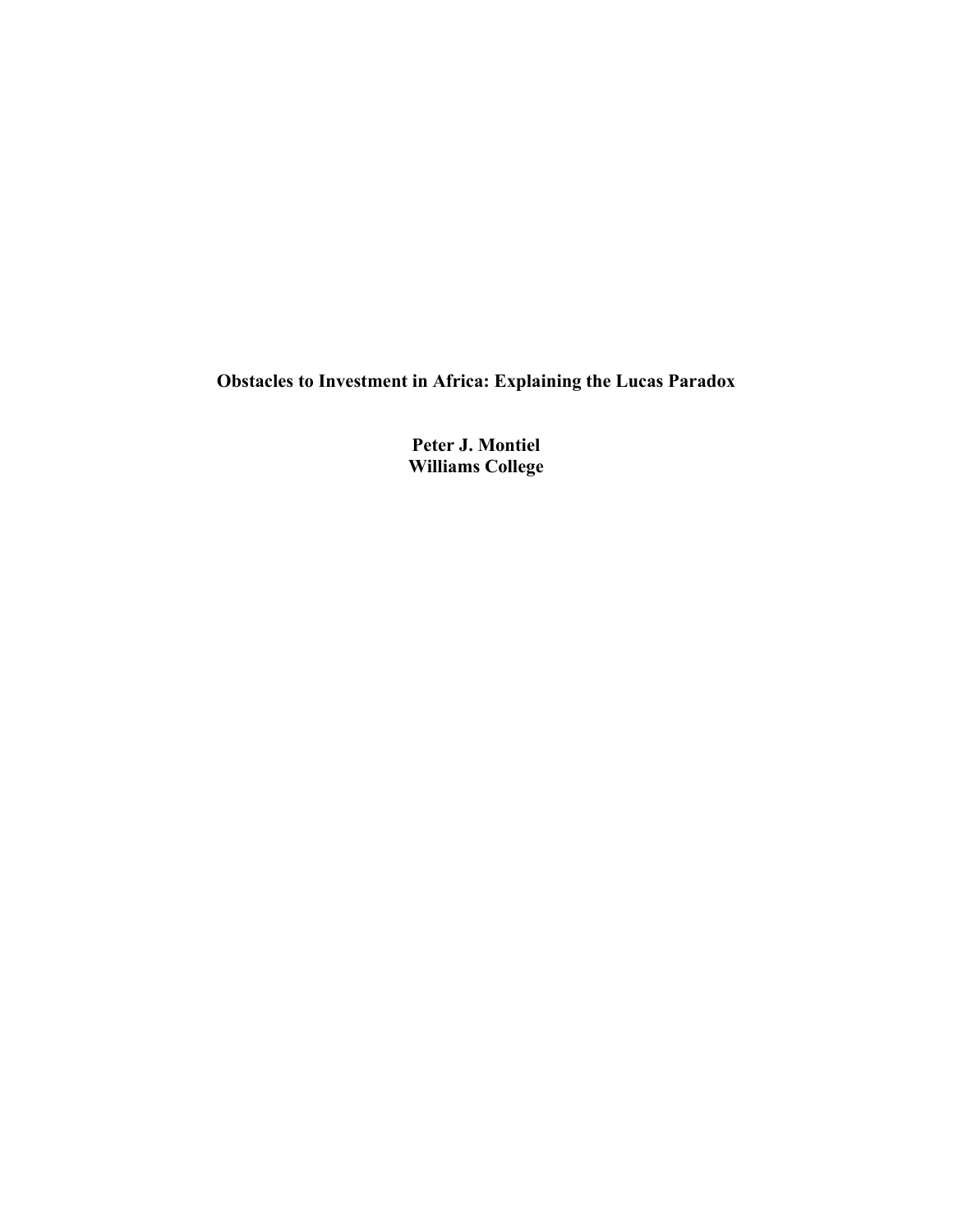Several years ago Robert Lucas posed a question that has continued to intrigue economists ever since: why doesn't capital flow from rich to poor countries?<sup>1</sup> This is a conundrum because poor countries are labor-abundant and capital-scarce relative to rich countries, and under the assumptions of the standard two-factor neoclassical growth model, this suggests that the marginal product of capital should be higher in poor countries than in rich ones. If so, the standard economist's arbitrage story would suggest that capital should flow from where its returns are relatively low to where they are relatively high – that is, from rich to poor countries. Yet, this is not observed to happen to a significant extent – indeed, it appears to be happening to a smaller extent in today's supposedly "globalized" world than it did at the turn of the  $19<sup>th</sup>$  century.<sup>2</sup> This puzzle has come to be referred to as the "Lucas paradox."

Africa provides the quintessential example of the Lucas paradox. Not only does the continent contain a disproportionately large number of the world's poorest countries, but the effects on capital's marginal productivity of the continent's high labor-to-capital ratio should if anything be magnified by its rich endowment of natural resources. That is, relative to the rich countries of the world, Africa is both labor- and resource-abundant. Both factors should contribute to a relatively high marginal product of capital in Africa, and thus should make the continent a particularly attractive destination for international capital flows.

 $\overline{a}$ 

 $1$  Lucas (1989).

 $2^{2}$  As Lucas pointed out, with the disparities in rates of return suggested by differences in factor endowments, *all* new investment should take place in poor countries. On the comparison between net capital flows at the end of the  $19<sup>th</sup>$  century and today, see Obstfeld and Taylor (2002). They note that, while *gross* capital flows have been high during recent years, *net* flows, as captured in current account balances, have been small compared to those at the end of the 19<sup>th</sup> century. Thus in recent years capital flows have produced more diversification than financing of development.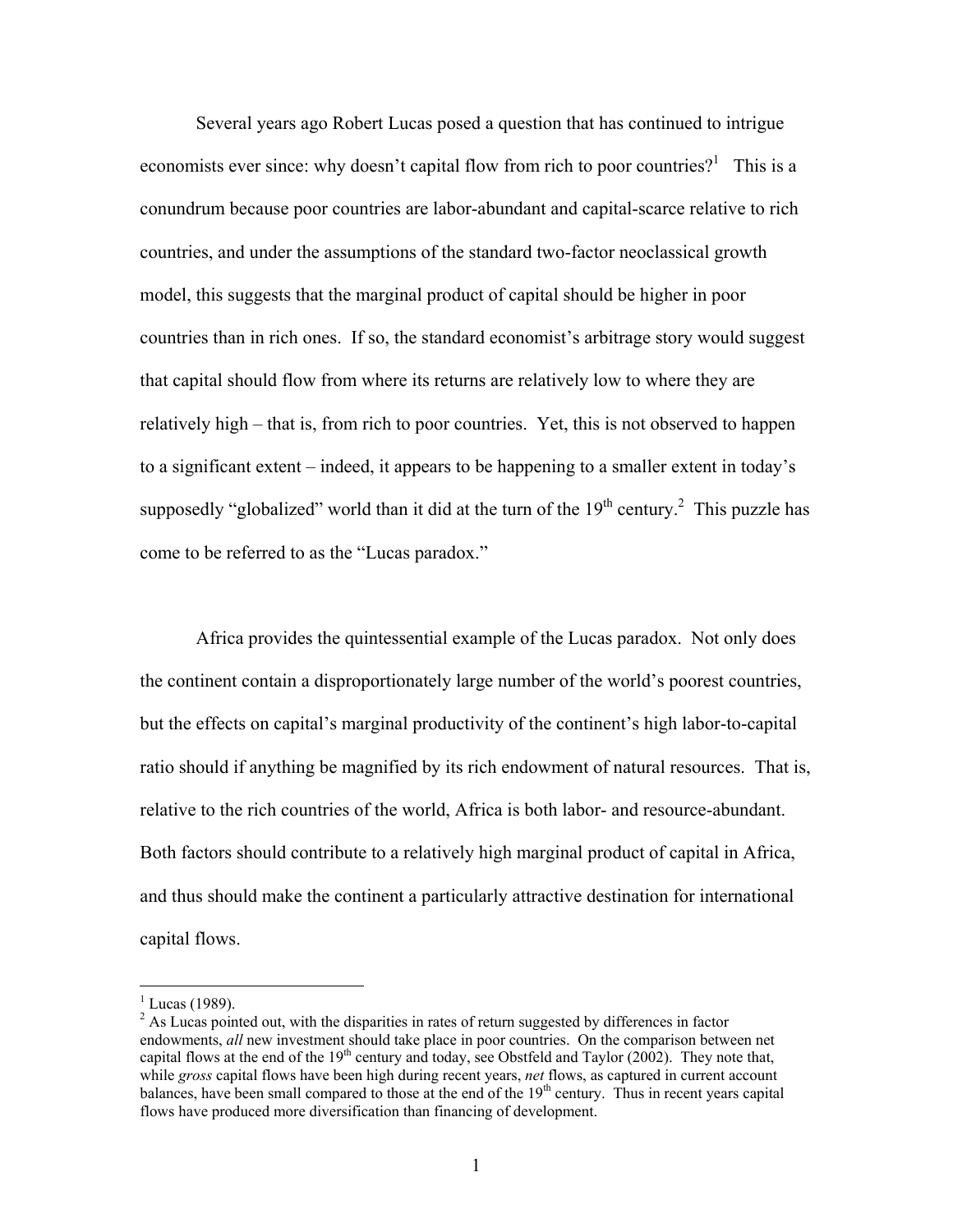Developing countries as a group have indeed witnessed two major capital-inflow episodes over the past three decades, concentrated during the years 1974-81 and 1988-97. These episodes shared a common feature – not only were they short-lived and aborted by a wave of financial crises in the developing countries that had received large capital inflows, but in both cases the capital inflows were highly concentrated geographically, with a small number of relatively advanced developing countries receiving the vast majority of the flows, both in absolute numbers as well as relative to the sizes of the recipient economies.<sup>3</sup> And in both instances, African countries were not among the major inflow recipients. Judged by the conceptual measure that most closely corresponds to the predictions of the neoclassical model – the economy's net investment position – countries on the African continent have received disproportionately small amounts of net capital inflows on average compared to countries in other regions.<sup>4</sup>

This paper reflects on the question of why African countries have been relatively unsuccessful at attracting foreign capital, despite the predictions of the neoclassical model. More generally, it considers a range of possible factors that may have discouraged either domestic residents or foreigners from investing in Africa. The paper is a reflection on the issue rather than an attempt to resolve it, because its objective is to provide a conceptual framework that allows us to think systematically about possible explanations, rather than a defense of any single explanation. My purpose is to identify a set of

 $\overline{a}$ 

 $3$  See World Bank (1997).

<sup>&</sup>lt;sup>4</sup> Thus, of the 16 African countries in the 76-country sample in a recent IMF study of the effects of financial integration (Prasad et. al. (2003)), 15 were classified as "less financially integrated" on the basis of their international net investment position. South Africa was the exception.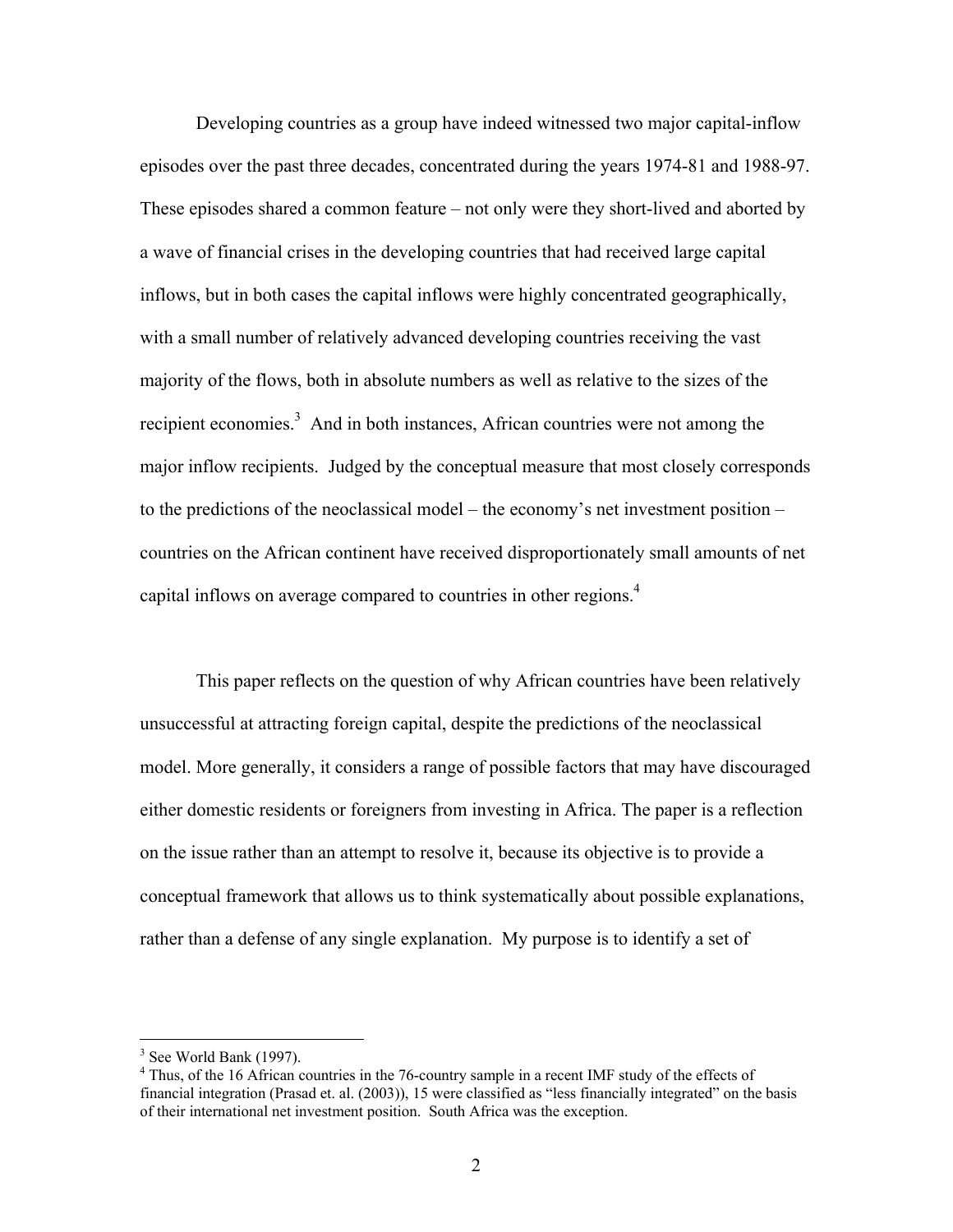potential obstacles that African countries may face in attracting investment and to evaluate their plausibility, rather than to provide sharp tests of competing explanations.

The structure of the paper is the following. I begin by reconsidering in Section 1 the basic premise of the neoclassical growth model: that investment opportunities with high social returns should be available on the African continent. I then turn to a consideration of structural factors that may prevent such opportunities, where they are present, from being funded. Section 2 considers the role of information frictions, while Sections 3 and 4 focus on the characteristics of potential borrowers in Africa, distinguishing between governments (Section 3) and private (Section 4) firms. Since the alternative to investment by domestic governments and firms in Africa is investment by foreign firms, Section 5 considers potential obstacles to flows of foreign direct investment into Africa. After examination of these structural factors, the role of short-run macroeconomic policies is explored in Section 6. The final section summarizes the paper's findings and concludes.

## **1. Are there projects in Africa with high social returns?**

 As indicated above, the standard neoclassical growth paradigm, featuring internationally uniform aggregate neoclassical production functions, would suggest that high-return projects should be abundant in Africa. The continent's relatively low endowment of physical capital, coupled with relatively abundant labor and natural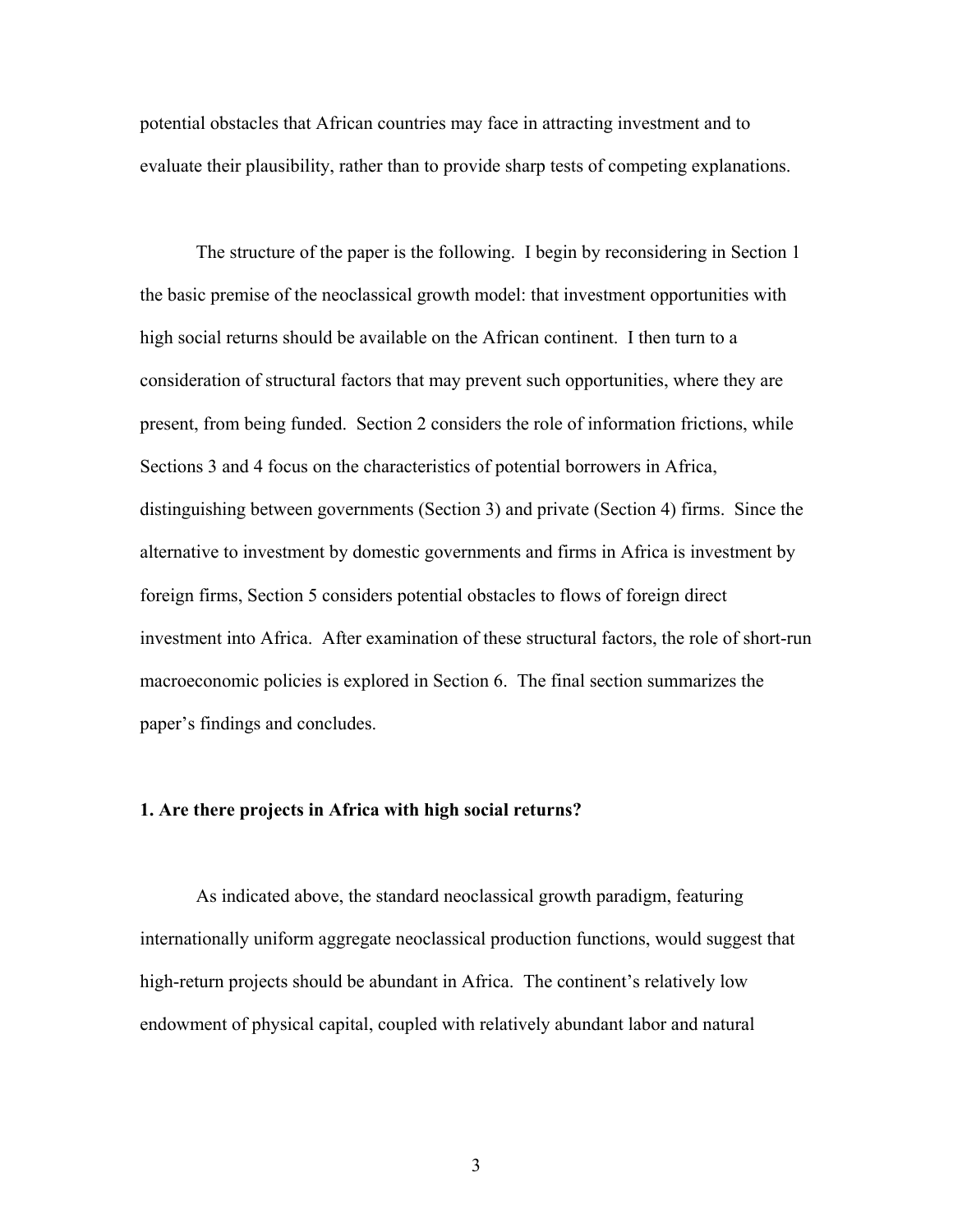resources, suggest that physical capital should have a high marginal product in Africa. However, this is not necessarily the case, for two reasons:

- a. The assumption of a shared common technology may not be appropriate. To the extent that the technology available to firms in Africa is less productive than that available in creditor countries, rates of return to investments in physical capital in Africa may not be exceptionally high relative to those countries.
- b. Labor and natural resources comprise only a subset of the factors of production that are complementary to physical capital. If the continent's relative endowment of other complementary factors is less favorable than that of labor and natural resources, this may also depress the rate of return to physical capital in Africa. Prime candidates for the role of factors of production with which Africa may be relatively less well endowed are human capital, infrastructure, and "institutional" capital.

# *i. Technology*

If we think of technology as ideas or blueprints, then it clearly has a public good character, in the sense that it is nonrivalrous. This may suggest that once a new idea has been added to the world technological frontier, it should immediately be available to all, casting doubt on the proposition that firms in Africa may be technologically disadvantaged simply because the research and development that tends to generate new technology does not typically take place there. However, while technology may be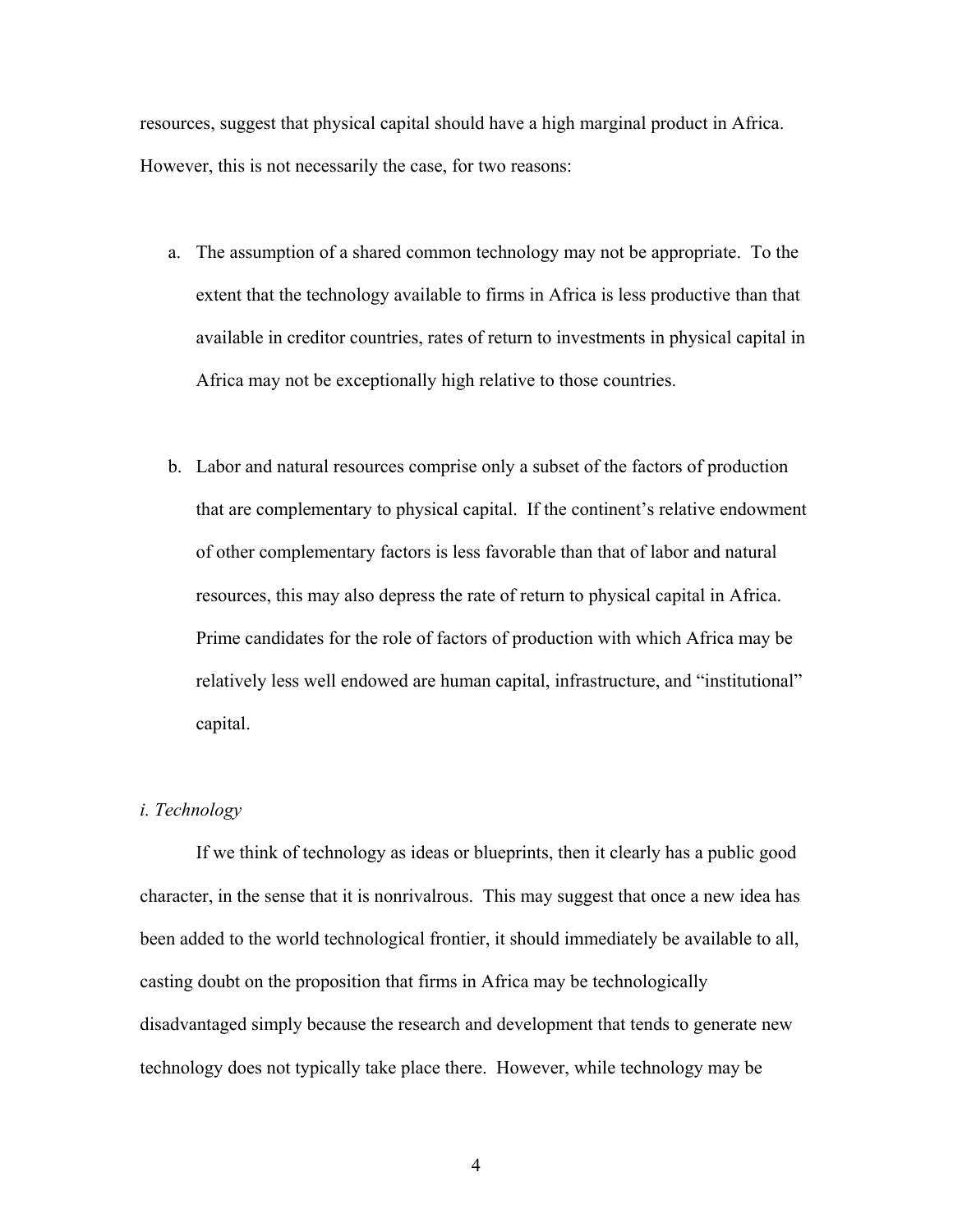nonrivalrous, it is not necessarily nonexcludable – that is, firms that generate new technologies may be able to prevent others from using it. To the extent that this is so, most new technologies will be owned by non-African firms, which have acquired the capacity to conduct research and development.

In a frictionless world, however, the role of excludability would not in and of itself condemn African countries to technological backwardness, since the market would create incentives for the owners of the new technologies to transfer them to Africa, if that is where least-cost production could take place. The firms that innovate the new technologies could achieve this transfer by licensing such technologies to African firms or by simply locating their production facilities in Africa. Unfortunately, there are several reasons why this may not happen:

First, the new technologies may primarily be useful in producing products for which the markets are located in industrial countries. If so, transportation costs may induce firms to locate production closer to market, even if production costs would be lower in Africa. Deficiencies in port facilities and the internal transportation infrastructure may raise transportation costs sufficiently as to make it noneconomical to undertake production for industrial country markets in Africa, particularly in landlocked countries.

Second, even for goods that could potentially be sold within Africa itself, highly productive new technologies may require a large scale of operation. In that case, the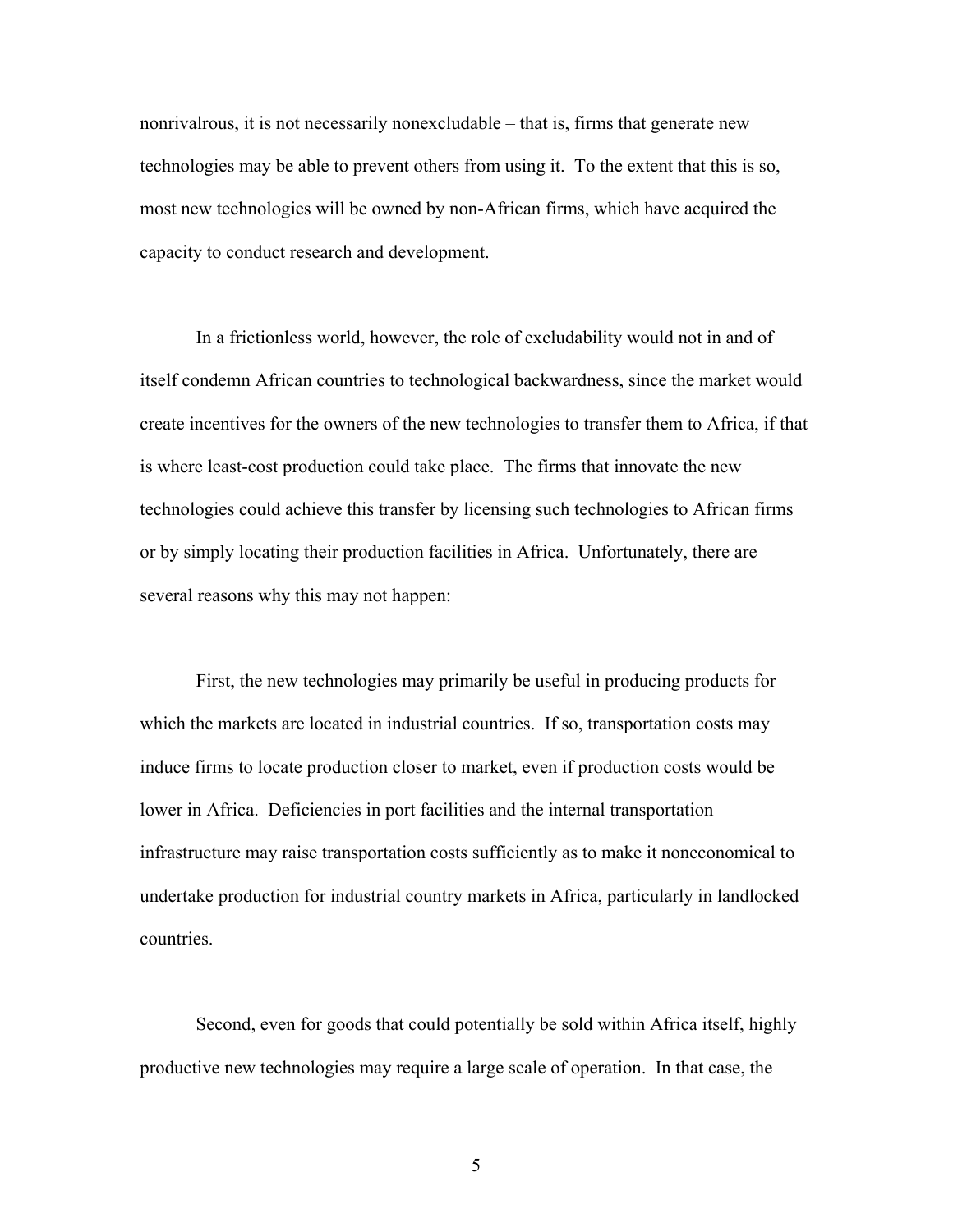small size of the continent's economies, the persistence of trade barriers among them, and the infrastructural deficiencies mentioned above, all have the potential to restrict the scale of the market, and thus preclude production at an efficient scale.

Third, the adoption of new technologies may be inhibited in Africa by the scarcity of factors of production in which such technologies are intensive – specifically, of highly technologically skilled labor. For example, in recent years a skill bias in technological innovation has been interpreted as the cause of sharply rising skill premia and a deterioration of the distribution of income in the United States. Those same technological advancements, however, have been credited with a rapid increase in total factor productivity in that country over the past decade. The scarcity of labor possessing the requisite skills in Africa would discourage the adoption of such technologies on the continent, which would result in the foregoing of the associated productivity gains.

In short, even if new and more productive technologies are nonrivalrous – in fact, even if they were nonexcludable by nature -- the roles of transportation costs, the small size of African economies, and the limited supply of technological skills on the continent may all conspire to restrict the adoption of such technologies on the continent. Since this would mean that the production techniques actually employed in Africa would not benefit from the productivity enhancements that such technologies bring, aggregate production functions on the continent would tend to be less productive than those in countries where new technologies have been adopted. It is not unreasonable to suspect, therefore, that technological differences may help to account for lower returns to physical capital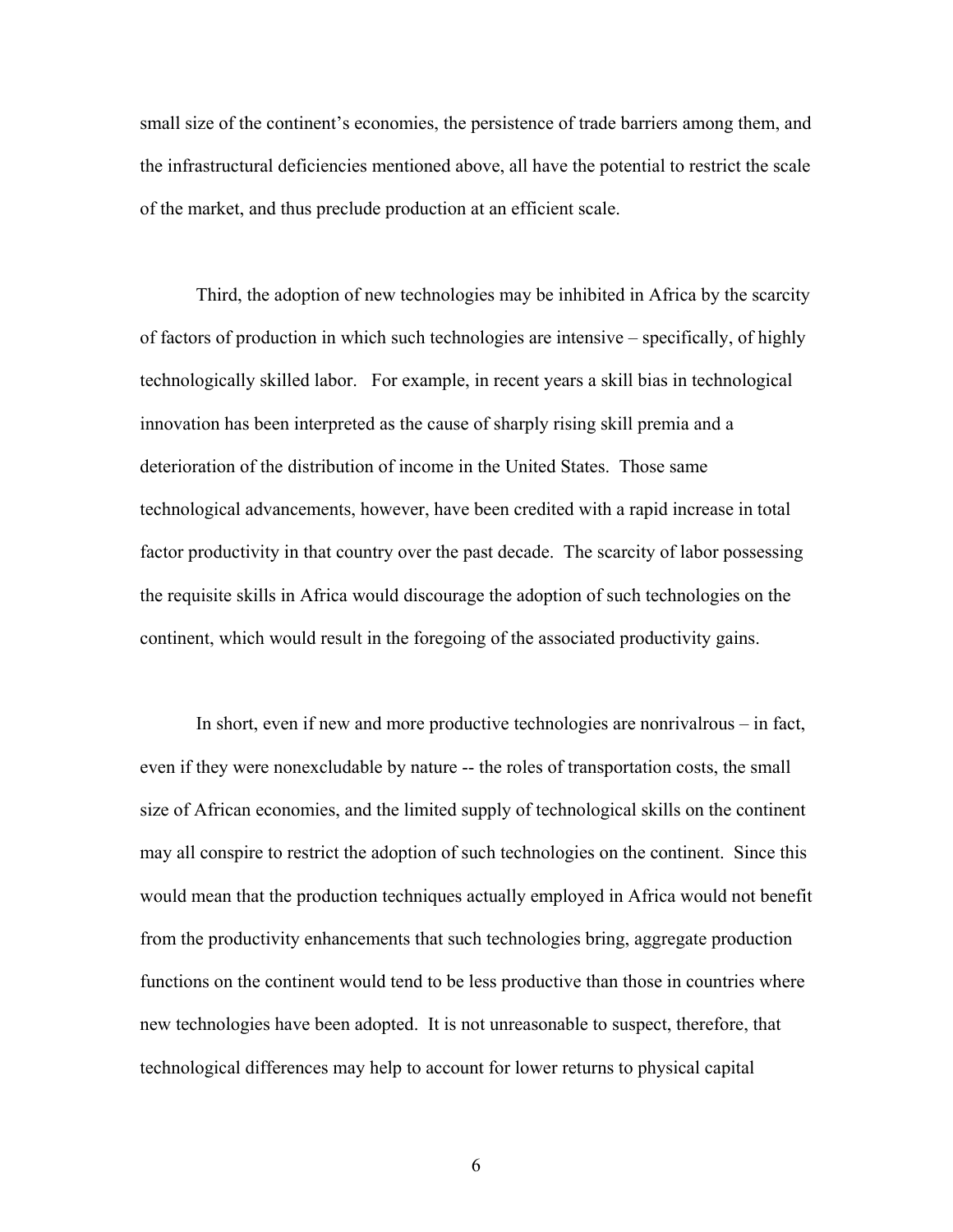investment in Africa than might be expected on the basis of a simple neoclassical growth model.

#### *ii. Endowments*

 But even if aggregate production functions in African countries were identical to those of richer countries, it does not follow that the continent's relatively generous endowment of labor and natural resources would result in an exceptionally high return to investment in physical capital in Africa. The reason is that endowments of other factors matter as well. In particular, endowments of human capital in the form of the health and educational levels of the labor force, of public capital in the form of infrastructure, and of what one might refer to as "institutional" capital, comprising the entire apparatus of governance, all are likely to affect the returns on investment in physical capital.

 As already indicated, a country's skill endowment may play an important role in its ability to adapt and implement new and more productive technologies. But the productivity of capital using existing technologies may also depend on the skills of the labor force broadly understood – i.e., involving not just literacy and other aspects of formal education, but also industrial experience. On-the-job training imparts both the skills to operate physical capital as well as a broader industrial discipline that affects factors such as the effectiveness of teamwork, rates of turnover, absenteeism, tardiness, and other aspects of job performance. On-the-job training and the acquisition of industrial experience has indeed been cited as an important rationale for the "flying geese" paradigm of industrialization in East Asia, which involves countries transitioning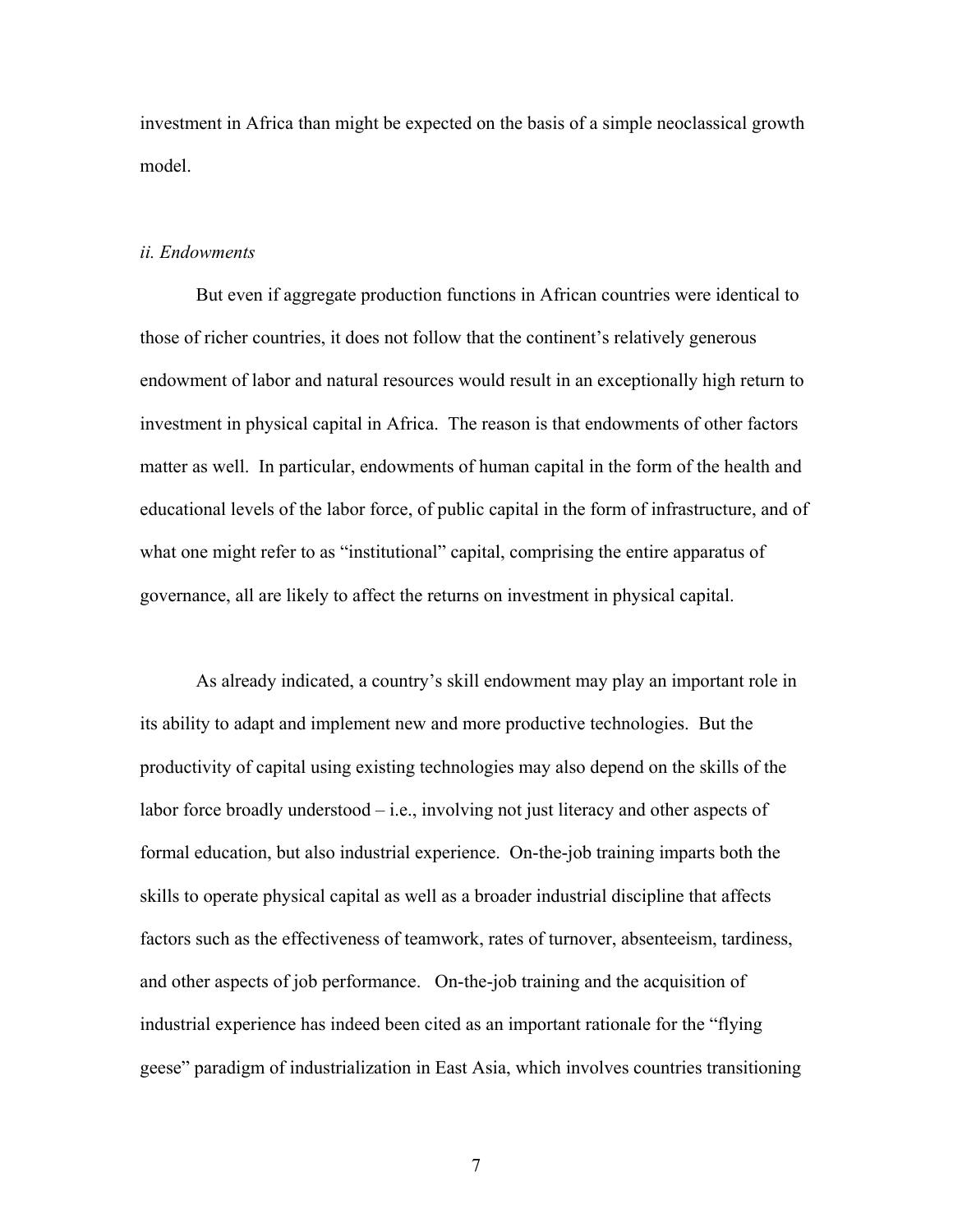through progressively more sophisticated types of industrial production as the skills of their labor forces improve with experience.<sup>5</sup>

 Aside from the formal training and experience of the labor force, its health also affects the productivity of capital. Healthy workers are obviously more productive workers, as are workers who are not forced to split their time between formal employment and caring for sick family members. Moreover, specific ailments, such as HIV-AIDS, which disproportionately affect the mortality of workers in their most productive years, can also adversely affect the demographic composition of the labor force.<sup>6</sup>

 The availability of public capital in the form of infrastructure can also have important effects on the productivity of physical capital. One way to see this is to consider the role of services such as transportation, power supply, and security in producing and delivering goods to market. In the absence of public provision of these services, or if these services as provided by the public sector are expensive or unreliable, they would have to be provided by the firms themselves. The resources devoted by firms to provide these services for themselves act as a tax on the return to capital, and thus lower those returns below what they would otherwise be.

 Finally, the same can be said of governance. If the institutional structure governing the enforcement of property rights, of commercial contracts, and of the legal

 $\overline{a}$ 

 $<sup>5</sup>$  See Rowthorn (1996).</sup>

<sup>&</sup>lt;sup>6</sup> For an estimate of the impact of the HIV virus on the productivity of the labor force in Kenya, see Thirumurthy et. al. (2006).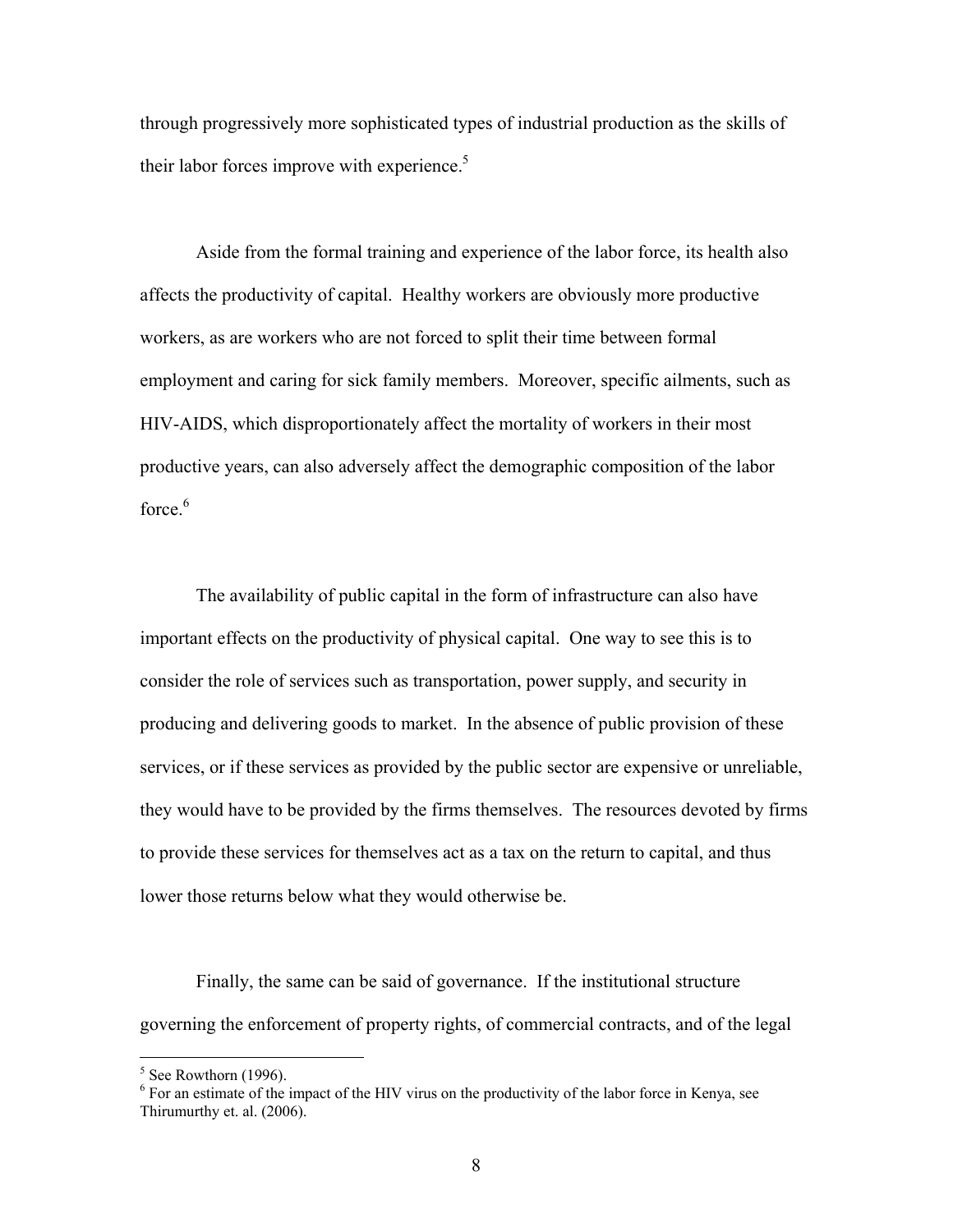framework for economic activity more broadly is weak, or if corruption is important, not only are the costs of doing business magnified, but the risks associated with capital investment are increased. Both outcomes contribute to lowering the risk-adjusted return to capital.

 The upshot is that favorable endowments of labor and natural resources are not enough to generate a high return to investment in physical capital. Because the endowments of human, public, and institutional capital may not be as abundant in Africa as those of labor and natural resources, opportunities for investment in physical capital that yield a high social return may not be as abundant as the simple neoclassical growth model might lead us to expect. Deficiencies in these areas represent potential obstacles to investment in Africa that may help explain the application of the Lucas paradox to the continent.

 However, there is another way to read this analysis. While it suggests that investments in physical capital on the continent would tend to yield a lower return than the simple neoclassical story might lead one to expect, *conditional on relatively unfavorable endowments of human, public, and institutional capital*, if physical capital investment indeed flows readily to where its prospective returns are highest, then the analysis suggests that social returns may be very high from investments in the types of capital that Africa currently lacks—i.e., from investments in human, public, and institutional capital – because if deficiencies in endowments of these types of capital can be eliminated, then physical capital will follow. In other words, the analysis suggests that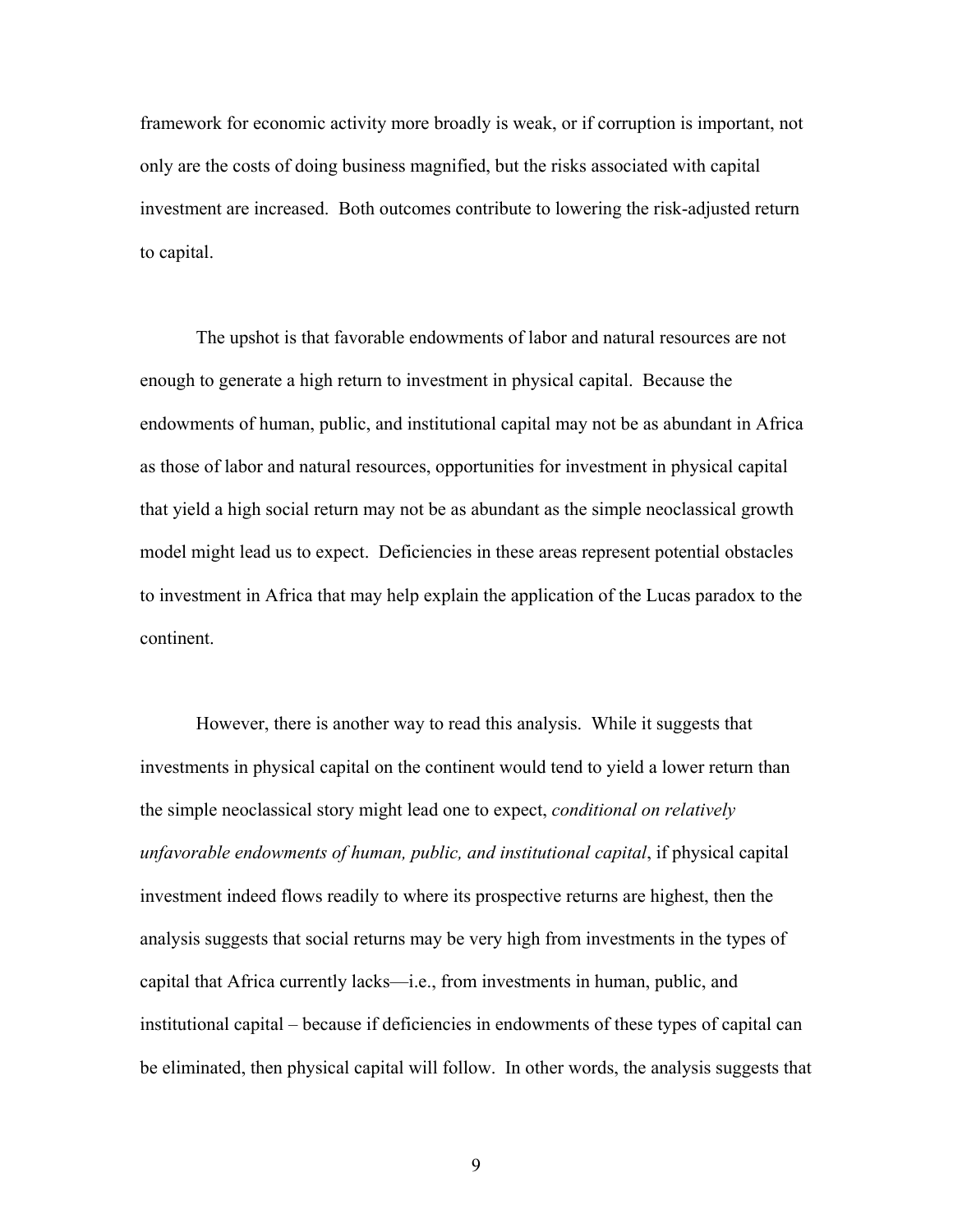if governments in Africa can provide healthy and well-trained labor forces, good infrastructure, and high-quality governance, then markets will provide the physical capital that will allow an increase in living standards.

 But is that necessarily the case? One can ask, for example, why, if investment in these types of capital promise such high social productivity, private domestic or external savings have not already been available to finance them. The next two sections of the paper turn to this question.

## **2. Information imperfections as obstacles to investment**

The simple neoclassical growth paradigm on which the Lucas paradox is based assumes not just a common international technology and a relatively limited set of inputs into the aggregate production function, but also the absence of informational frictions as obstacles to investment. Asymmetric information, however, in combination with opportunistic behavior, is well known to create significant obstacles to financial transactions by increasing the costs of such transactions.<sup>7</sup> Indeed, the modern theory of financial intermediation is largely based on the role of such frictions. Thus, even if investment projects with high social returns of the type considered in the last section exist in Africa, securing financing for them requires overcoming informational frictions. Put simply, it is not sufficient that socially productive investment opportunities exist on the

 $\overline{a}$ 

 $7$  Section 4 discusses these issues at greater length.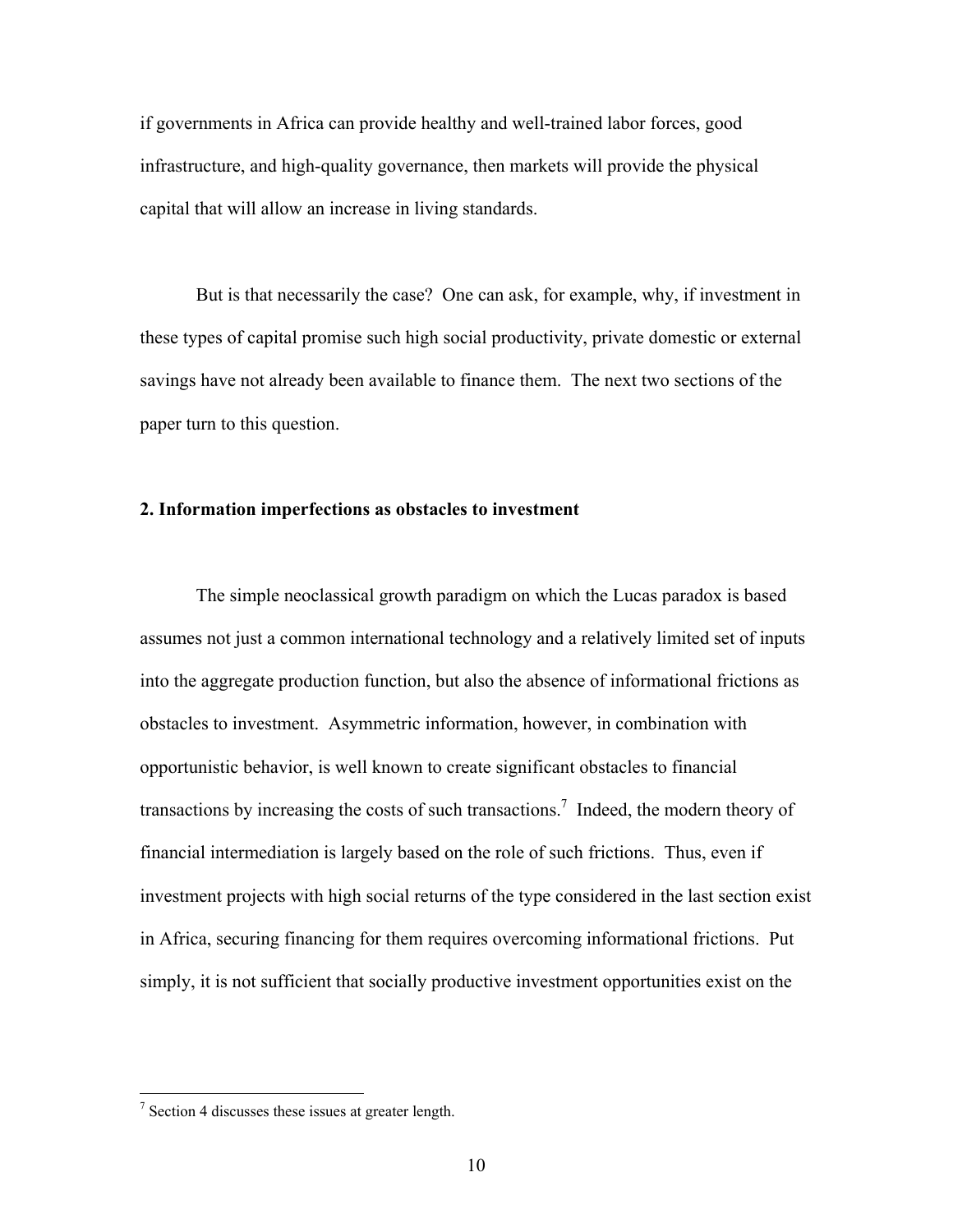continent. It is also necessary that potential external creditors be aware of such opportunities.8

The role of informational frictions has recently received substantial attention in the literature on international capital flows. In two important papers, Portes and Rey (see Portes, Rey, and Oh (2001) and Portes and Rey (2005)) have argued that such frictions are the most important variables explaining the geographic distribution of cross-border equity flows, for example. Their empirical work finds that information-related variables explain a large share of the variance in the allocation of cross-border equity flows, with countries from which information flows freely receiving larger flows than those that are relatively more opaque. They link the availability of information to variables such as the volume of telephone traffic between the source and recipient country and the presence of multinational banks in the recipient country.

Informational frictions also play a prominent role in the literature on home bias in the allocation of financial portfolios, as well as in the analysis of herding and contagion in international capital markets. Information asymmetries have been cited as a possible explanation for why investors tend to keep a much larger share of their assets in domestic securities than standard portfolio theory would predict. Information costs have also been cited to help explain why investors holding highly diversified international portfolios tend to react aggressively to "news" in the form of market rumors (Calvo and Mendoza (1996)), as well as why less-informed investors may mimic the behavior of individuals

 $\overline{a}$ 

<sup>&</sup>lt;sup>8</sup> I use the word "necessary" advisedly in this context. That such opportunities be known to exist is also not sufficient for investment in Africa, as I will argue in subsequent sections.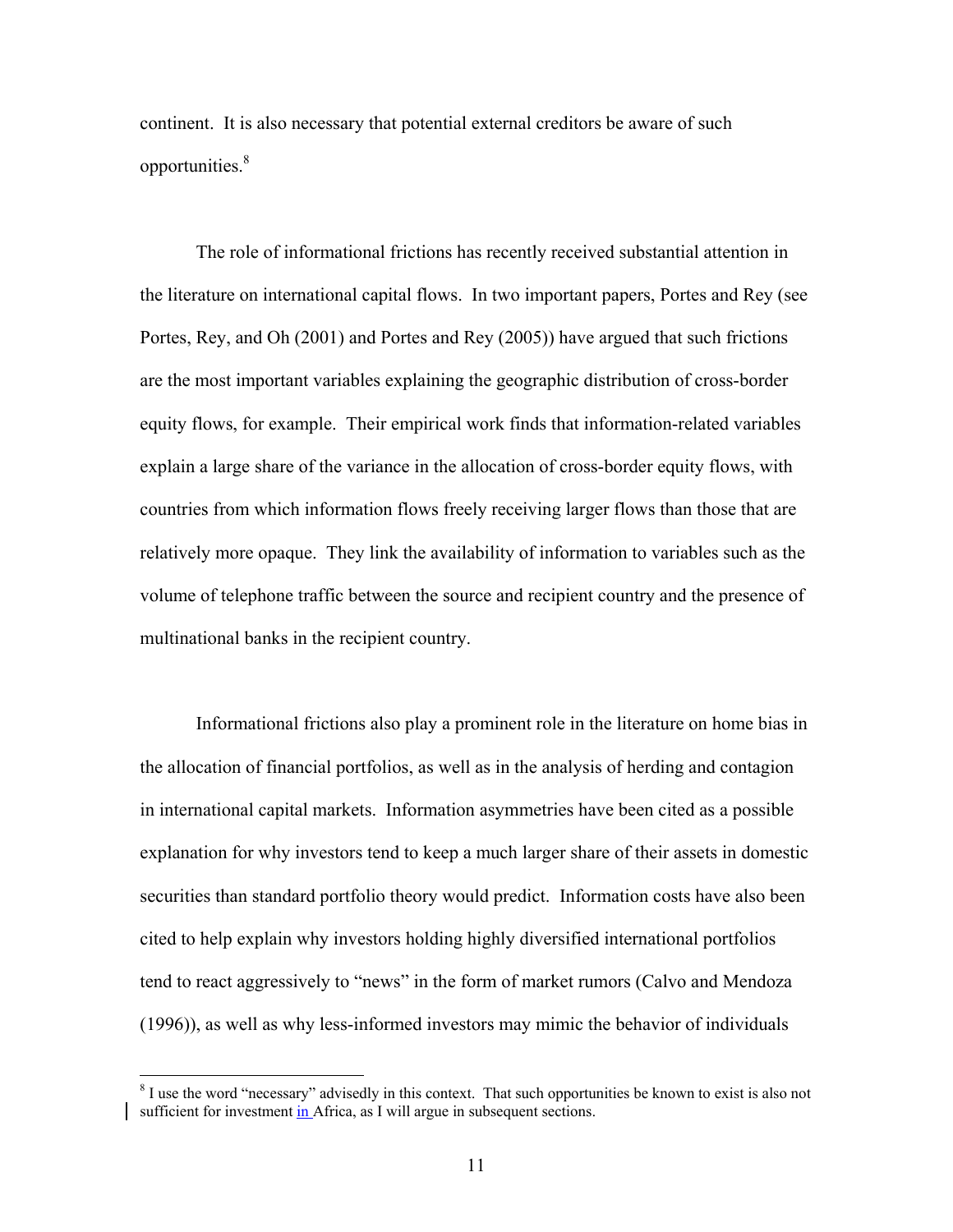whom they believe to be better informed about prospective returns in borrowing countries, resulting in "information cascades" and herding.

Finally, informational frictions may help to explain why international lending by banks tends to have a regional bias – i.e., American banks lend most heavily in Latin America, while Japanese banks lend most heavily in East and Southeast Asia (Kaminsky and Reinhart (2000)). Banks are by their very nature institutions that have evolved to conduct financial intermediation in the context of imperfect information, and the regional bias in their international lending suggests that geography and cultural affinities play important roles in the transmission of the information that is relevant for international lending.

The upshot of all of these observations is that information costs may represent an independent obstacle to investment in Africa. Informational frictions may be particularly severe in the case of Africa because of distance, isolation, and poverty. The effects of distance and isolation are self-evident. Poverty breeds unfamiliarity, because Africans are less able to travel abroad, foreigners tend to visit Africa less frequently, and the infrastructure of communications is less effective. The role of banks in conducting information-intensive lending, for example, and the observed regional bias in international bank lending would lead one to expect that European banks would be heavily involved in Africa. High information costs in Africa provide one explanation for why European banks have traditionally been less regionally biased in their lending than American and Japanese banks have been, and why the traditional regional bias has begun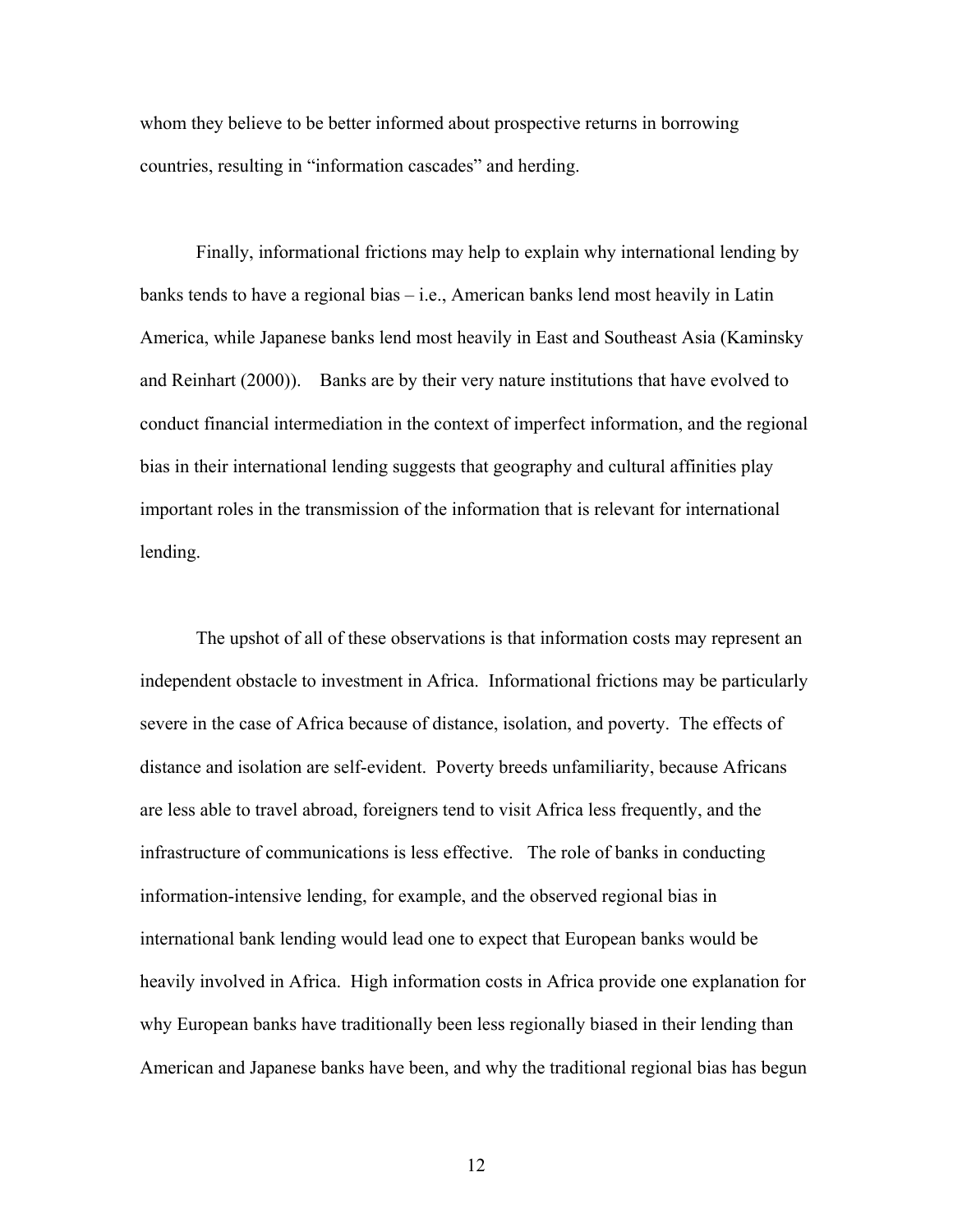to appear in recent years for such banks in the form of lending to transition economies in Eastern Europe and Central Asia, rather than to countries in Africa.

## **3. African public sectors as borrowers**

But information frictions are only one explanation, and not necessarily the most convincing one, for why projects with high social returns in Africa may have difficulty securing funding. Even if projects with high social returns exist in Africa, and if informational frictions could be overcome, it is not clear that private investment in Africa would occur on the scale that one might predict from the simple neoclassical growth model. The reason is that what is required to attract private capital is not the prospective existence of projects with high social rates of return, but rather the existence of projects that promise to yield high returns to creditors. These are not the same thing. The distinction depends on the qualities of the borrower. This issue is taken up in this section and the next, treating African public sectors and private firms separately.

It is notable that the areas identified in Section 1 as containing potentially high social return projects in the African context  $-$  i.e., health and education, infrastructure, and improvements in governance – are among those traditionally undertaken by the public sector. Thus the question becomes whether the existence of such opportunities implies the availability of high-return investments for creditors in the form of lending to African public sectors in order to finance such projects. Unfortunately, the answer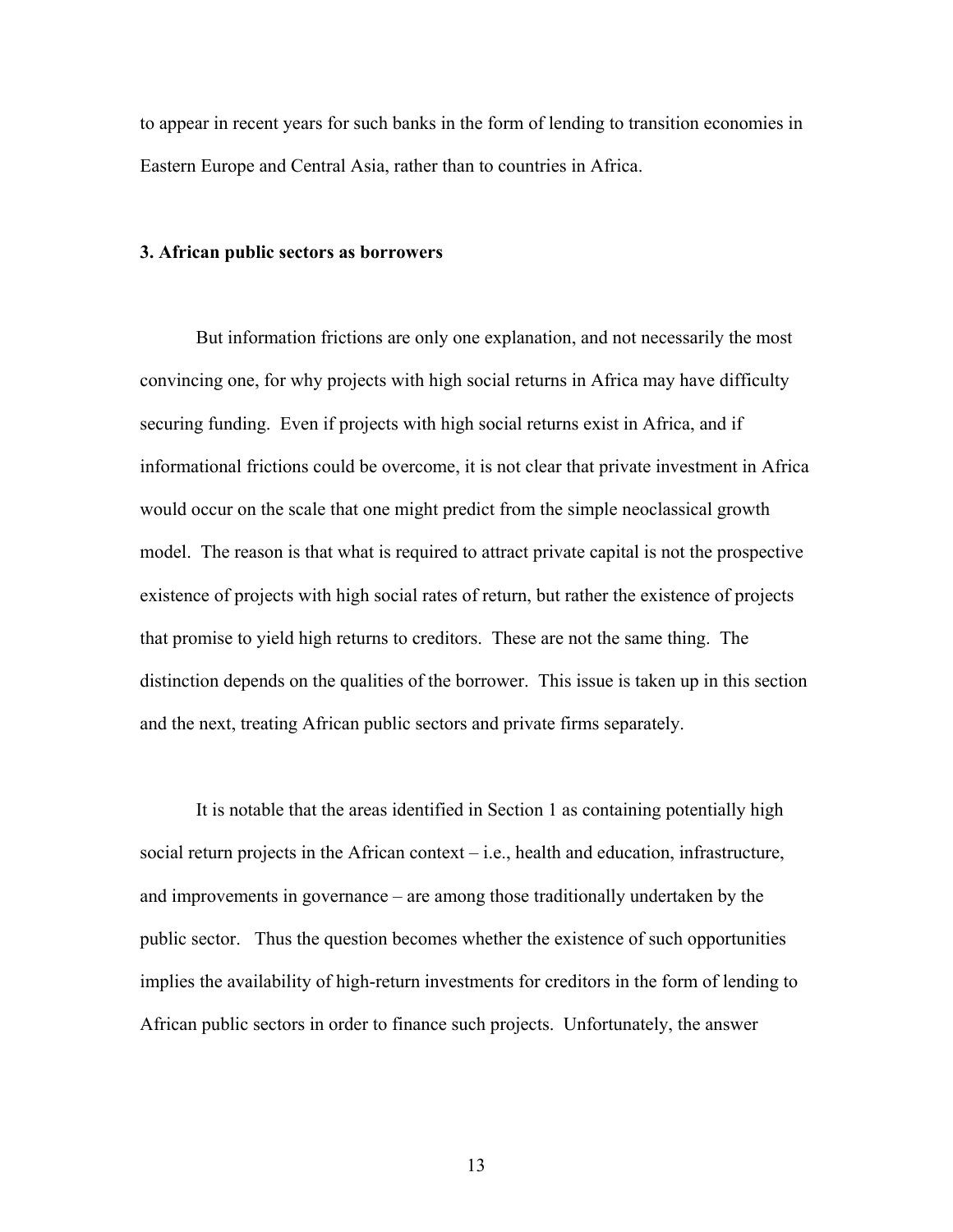is…not necessarily. The transformation of high-social-return projects in the public sector into high-return investments for creditors requires several conditions:

First, the public sector must possess the capacity to implement the project effectively. The capacity to implement such projects on the part of the public sector is one component of an economy's "absorptive capacity." This requires at a minimum the presence of a competent, honest, and highly motivated civil service. Inefficiencies in the public sector arising from low levels of skills in the civil service, featherbedding driven by political imperatives, and corruption, may make it very difficult for the public sector to implement these projects in ways that actually permit them to yield the high social returns that they potentially offer. Limitations in the implementation capacity of the public sector can sometimes be circumvented by private sector involvement, especially in health, education, and infrastructure, but the principal-agent problems involved in this form of delegation make private sector involvement no sure panacea.

Second, even if the public sector can implement the project effectively, to attract external funds it must still be able to generate the capacity to repay the loans that it incurs to finance it. The problem is, of course, that projects yielding high social returns do not necessarily yield high *financial* returns, either directly or indirectly. Financial returns are produced directly when projects themselves yield net revenues for the public sector, and indirectly when they result in higher incomes in the economy, which then yield additional revenues through the tax system. Securing private financing for such projects requires a government that can repay its loans, so when the project is not self-financing (i.e., when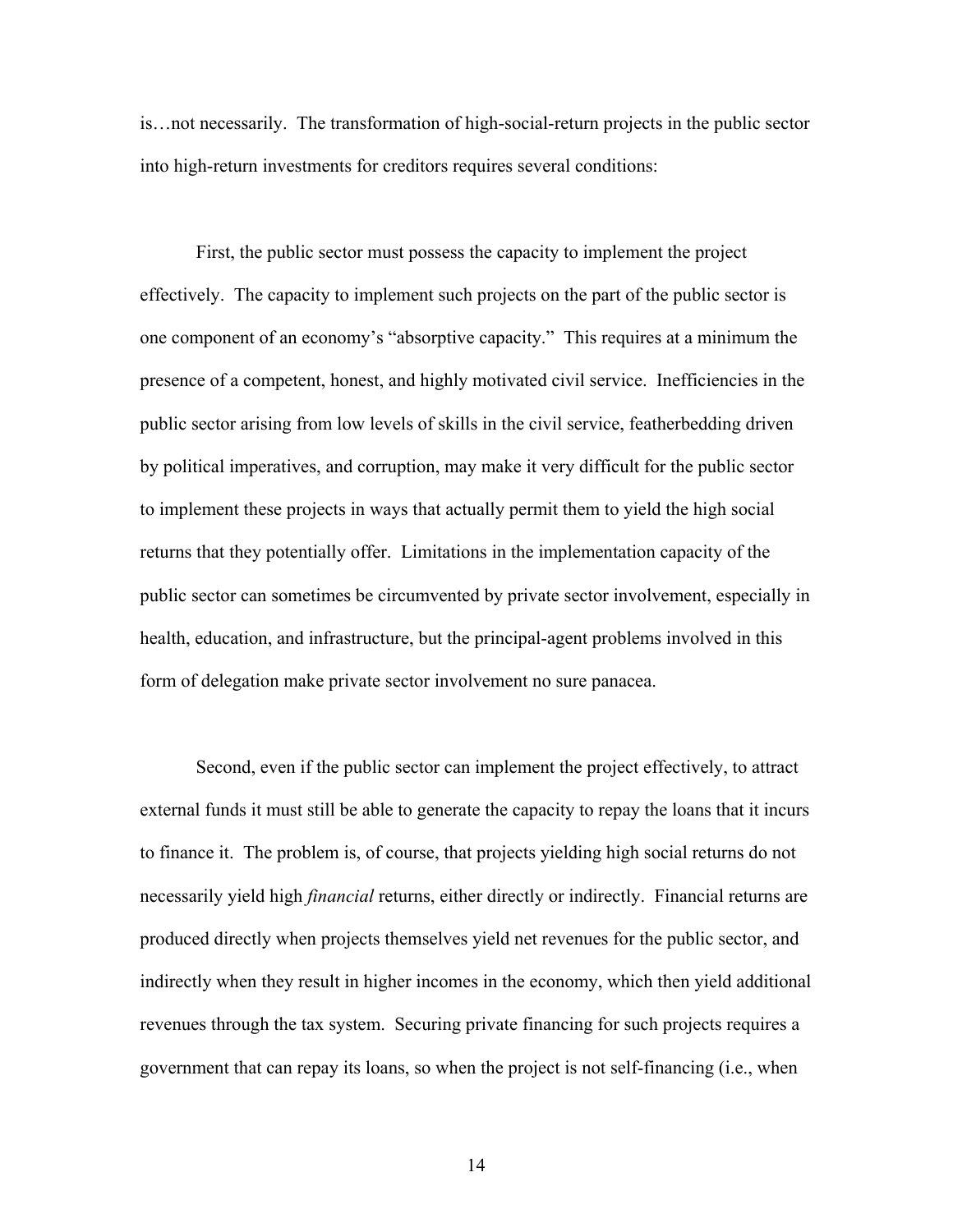it does not yield enough direct revenue to service the debt incurred in financing it), the government must possess the capability to raise the means to repay out of its conventional budgetary resources.

This runs into several problems in the African context. First, government budgets may be vulnerable to civil strife in neighboring countries, to natural disasters such as droughts, and to disruptions in world commodity markets (including those caused by commercial policies in industrial countries). Second, political economy constraints on the expenditure side of the budget and inefficient tax systems on the revenue side may both constrain governments' borrowing capacity even during normal times, by generating a persistent deficit bias. Finally, even if the public sector has the capability to effectively implement high-return projects and the means to service the debts incurred in doing so, being able to attract those loans requires a demonstrated *willingness* to repay. This cannot be taken for granted. Political instability, for example, may generate short horizons for the fiscal authorities, and thus cause them to place relatively more weight on the short-run benefits of nonpayment relative to its longer-run costs.

All of these factors generate sovereign risk, and sovereign risk may represent an important obstacle to high-social-return projects that are primarily available to African public sectors. Indeed, Reinhart, Rogoff, and Savastano (2003) argue that sovereign risk provides the explanation for the Lucas paradox not just in Africa, but in other developing regions as well. The relatively large number of HIPC countries on the African continent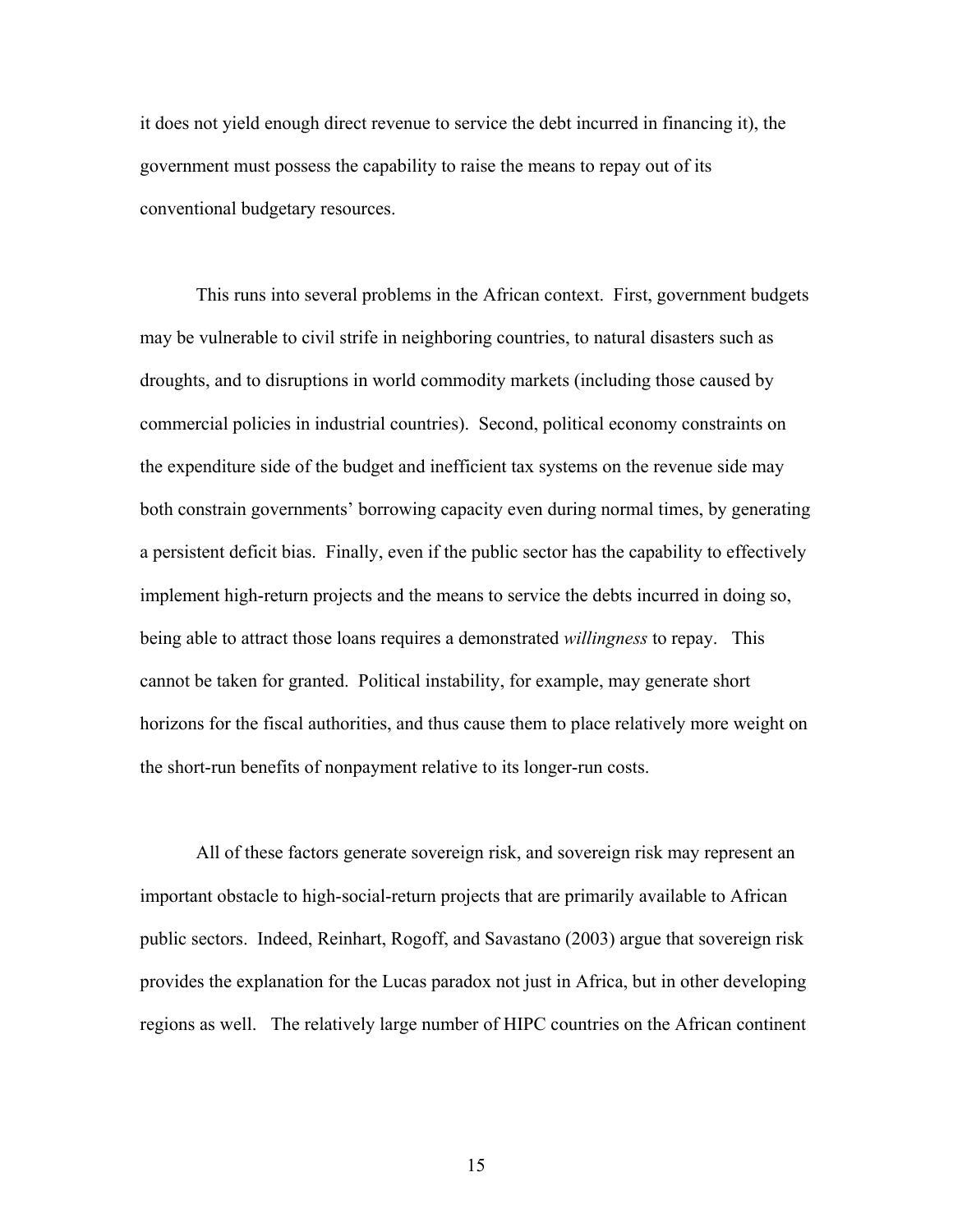suggests that debt-servicing difficulties in the public sector are not foreign to the continent and may indeed represent an important obstacle to investment in Africa.

These considerations suggest strongly that, among the potentially high-return activities listed previously, improvements in governance, in budgetary processes, and in revenue systems may offer the highest rewards of all, since they make possible the attraction of resources to undertake other vital public sector investments.

#### **4. African private firms as borrowers**

Up to this point, I have argued that, because of unproductive technologies and deficient endowments of certain factors, investments with high social rates of return may not be as plentiful in Africa as the simple neoclassical growth model would suggest, that informational frictions may be particularly important in hampering the flow of investment in Africa, and that public sector investments that hold the promise of yielding high social returns on the continent may be short of private finance because of characteristics of African governments as borrowers. But these conditions are obviously not general within the continent, and African countries that are relatively better endowed with human, public, and institutional capital may indeed provide opportunities for private-sector investments by African firms that offer high potential social rates of return. What obstacles exist to the financing of investment in this context?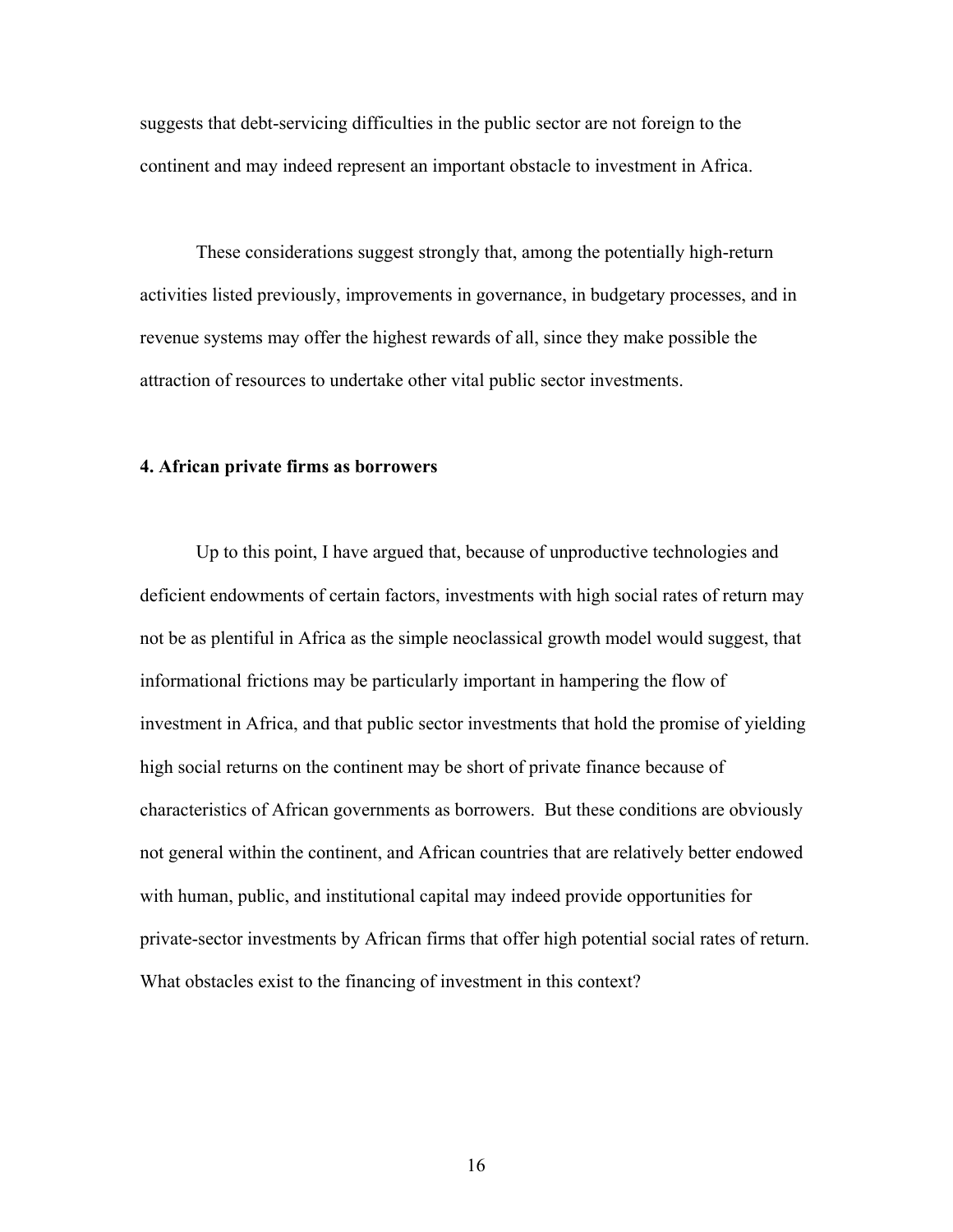What is at issue in addressing this question is the relationship between private creditors and private borrowers within Africa. Private creditors, whether domestic or external, could provide financing to private borrowers in Africa indirectly, by acquiring claims on financial intermediaries in Africa that would in turn lend to African firms. Obstacles to the flow of funds from private creditors to African private borrowers are largely those that generally arise in the process of financial intermediation. Thus, to analyze these obstacles it is useful to step back and consider the process of financial intermediation more generally.

 In an idealized Arrow-Debreu world, financial intermediation would be a costless activity that could be undertaken by individuals. However, in a more realistic environment -- one characterized by asymmetric information between borrowers and lenders and opportunistic behavior on the part of borrowers – the situation is quite different. In this more realistic context, financial intermediation -- the transformation of saving into investment and allocation of risk -- requires the expenditure of resources and thus becomes a form of production. The costs incurred in this activity take several forms:

a. Brokerage costs.

These refer to the search costs incurred by borrowers and lenders in the process of finding each other.

b. Loan evaluation costs.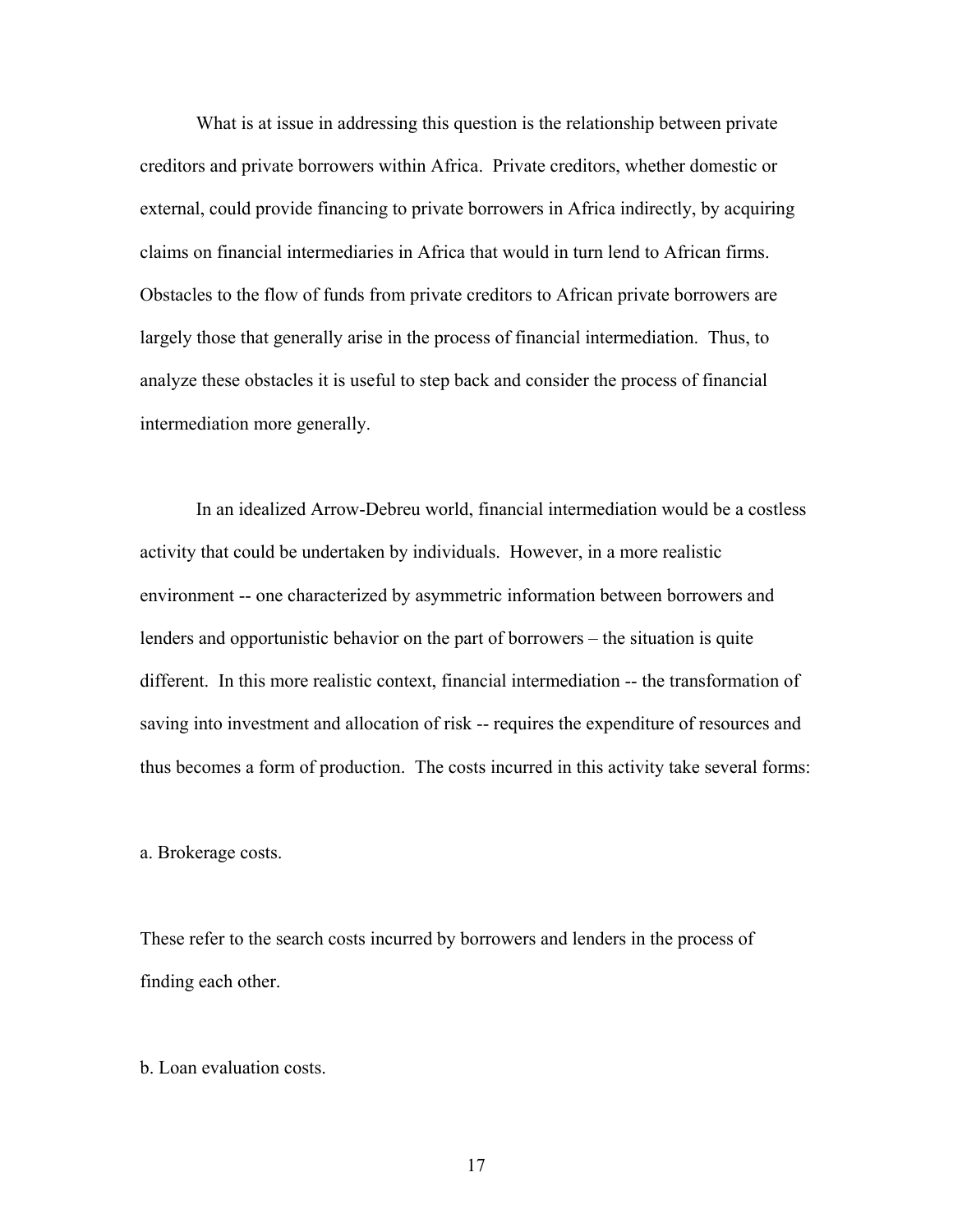These costs arise because of adverse selection problems. Adverse selection problems require lenders to incur loan evaluation costs in order to obtain information about the characteristics of borrowers. These costs are larger the more "opaque" a borrower is, something which depends not just on characteristics of the borrower (i.e., type of economic activity, previous track record), but also on the environment in which the loan is transacted  $-e.g.,$  on prevailing accounting and disclosure standards in the economy.

c. Agency costs.

Moral hazard problems associated with the principal-agent relationship between lender and borrower create the need for costly measures (known as agency costs) to safeguard the interests of the lender during the term of the loan. The use of collateral can mitigate such costs.

c. Contract enforcement costs.

Finally, since opportunistic behavior means that contracts are not self-enforcing, lenders may have to be prepared to enforce them through the legal system, causing them to incur contract enforcement costs.

All of these costs create a wedge between the gross return paid by a borrower on a loan and the net return received by a lender. This wedge is referred to as the "external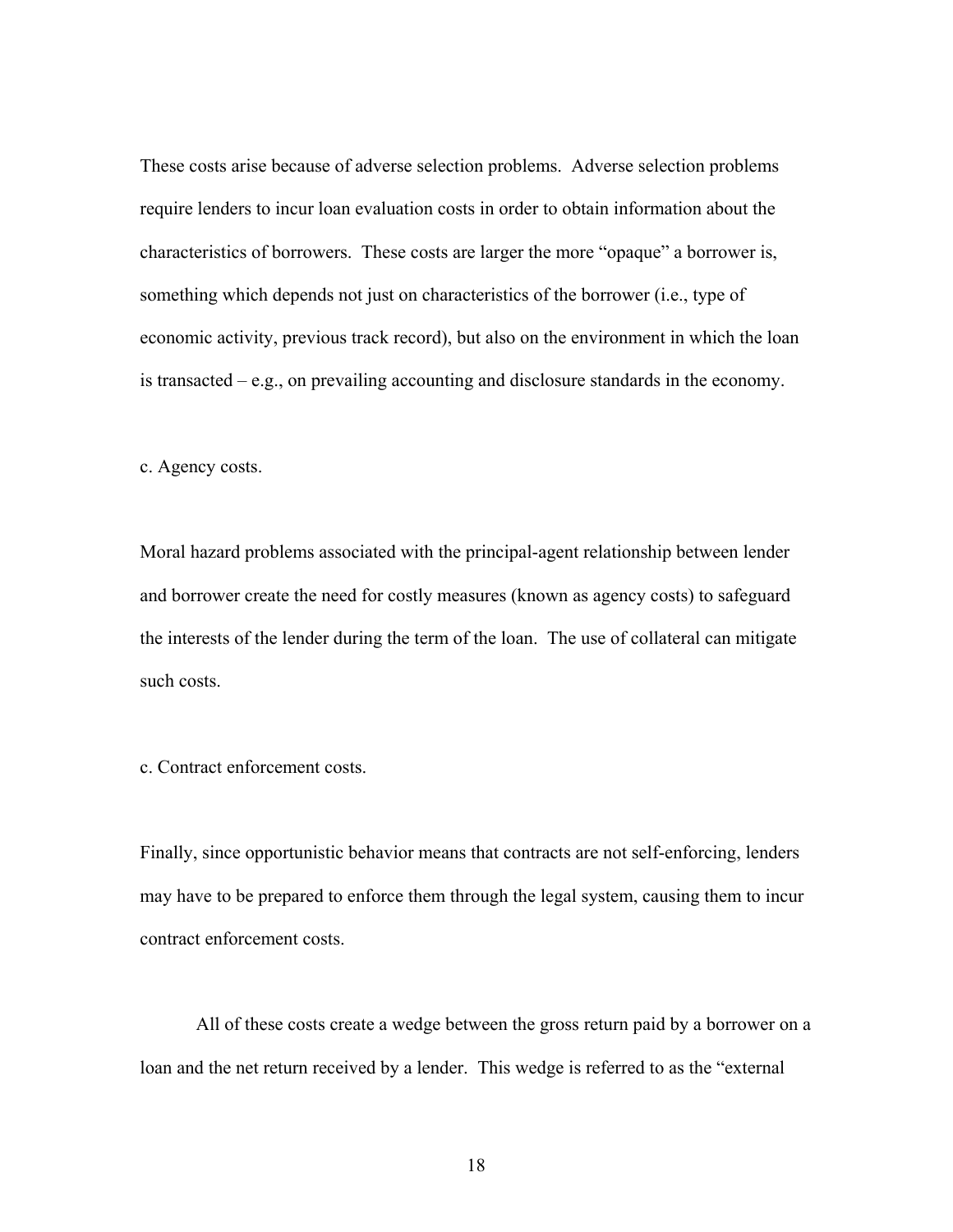finance premium."<sup>9</sup> When the external finance premium is high, lenders have to receive a very high gross return for the use of their funds, to compensate them for these costs of intermediation. The effect is to shift the supply of funds curve facing private borrowers to the left. The resulting high costs of obtaining external funds deter the flow of funds to private firms and thus the aggregate level of investment.

 Financial intermediaries are a market response to this situation. They are essentially specialized agents that take advantage of economies of scale and scope to reduce the costs of financial intermediation. Banks, for example, are firms that issue liquid liabilities with attractive features (security, return) to fund information-intensive loans. Their main activities consist of identifying potential borrowers, gathering information about them, monitoring their loans, and enforcing the payment of loan contracts. In performing these functions, banks enhance the efficiency of intermediation and thus reduce the external finance premium. But banks are best suited for making short-term loans that are individually small relative to the size of their portfolio. For larger, longer-term loans, securities markets (i.e., bond and equity markets) may be more effective in reducing the external finance premium, if the conditions for their development exist.

 The efficiency of financial intermediation – and thus the size of the external finance premium – thus depends on characteristics of the economic environment that affect the magnitude of the costs described above, as well as on the efficiency of the

 $\overline{a}$ 

<sup>&</sup>lt;sup>9</sup> The term "external" here refers to financing that is external to the firm  $-$  i.e., financing not provided from the firm's own resources.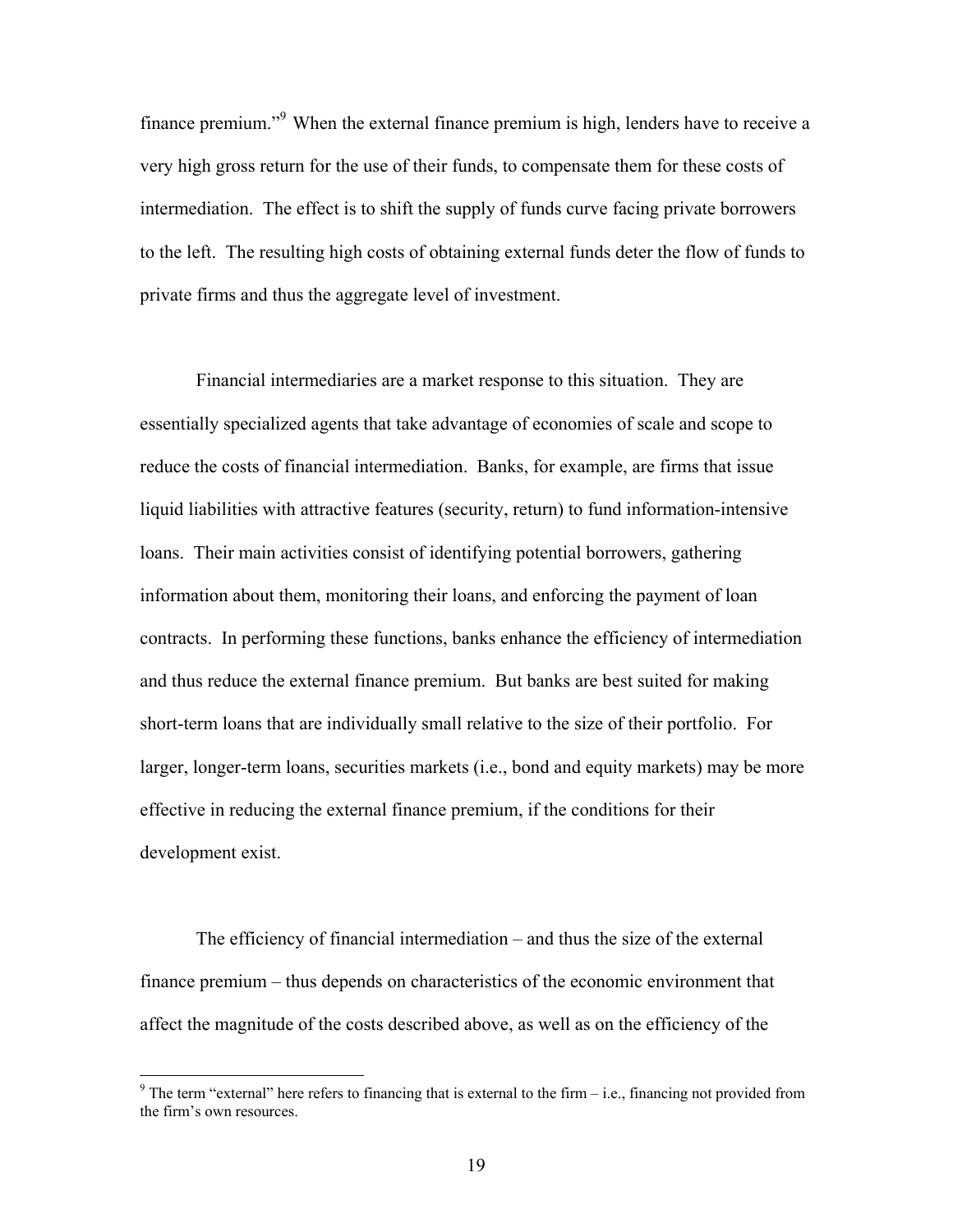financial institutions that arise as a market response to these costs. Both factors are affected by public policies. These can be classified into three types: enabling policies, policies directed at the development of financial market infrastructure, and policies designed to deal with special problems of the financial sector.

 Enabling policies are policies that improve the environment in which financial intermediaries operate, without necessarily being directed at the financial sector itself. They include policies that facilitate information gathering and contract enforcement as well as policies that reduce risks and financial institutions' ability to monitor it. They also include avoiding the imposition of handicaps on the financial sector through excessive taxation of financial intermediaries or their customers. Enabling policies have both institutional and macroeconomic dimensions. The former refers to policies that reduce information costs and costs of contract enforcement through the imposition of an appropriate legal framework, including well-established property rights, adequate accounting and disclosure standards, corporate and bankruptcy laws to protect shareholders and creditors respectively, and an efficient judicial system to enforce contracts and punish fraud. The quality of macroeconomic management, in turn, affects the degree of uncertainty that characterizes the domestic economic environment, and thus the magnitude of loan evaluation and monitoring costs.

 Proactive policies directed at the financial sector concern the provision of a regulatory and supervisory framework that promotes competition in the financial sector (preventing collusion) and avoids excessive risk-taking due to moral hazard problems.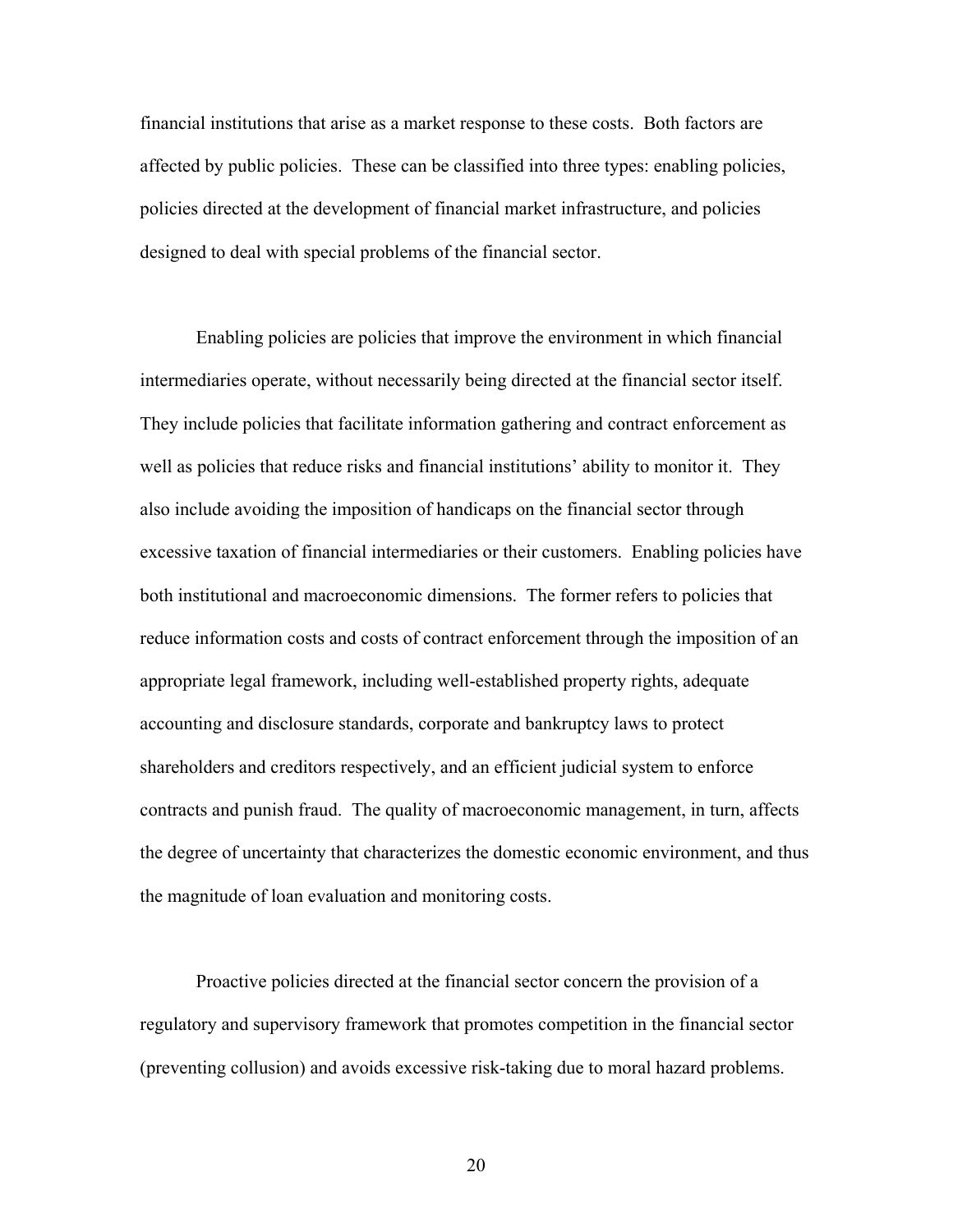This involves implementing and enforcing bank licensing standards and prudential regulations, developing market infrastructure for capital (bond and stock) markets, and implementing and enforcing antitrust policies directed at the banking and securities industries.

 Finally, policies are also required to deal with special problems to which the financial sector is vulnerable, especially banking crises. The disruption of bank credit in the context of a crisis affects the real economy through a variety of channels, and governments have consequently sought to avoid banking crises by implementing a variety of financial safety nets, such as the creation of a lender of last resort or the implementation of a system of deposit insurance. The lender of last resort function protects individual banks from liquidity risk, while deposit insurance functions provide systemic protection against liquidity crises.

 The requirements for a well-functioning financial system, and thus a low external finance premium, are therefore rather strict, and unfortunately many African countries have had difficulty meeting them. By and large the formal financial sectors in African economies tend to be dominated by a small number of commercial banks, and nonbank intermediaries tend to be small and few in number. Stock exchanges exist in some countries, but they do not account for a significant share of financing of business enterprises. In the commercial banking sector, deposits tend to be concentrated in the few largest banks, and public ownership of the most important banks is common. The regulatory structure is not always well developed and is sometimes splintered, with banks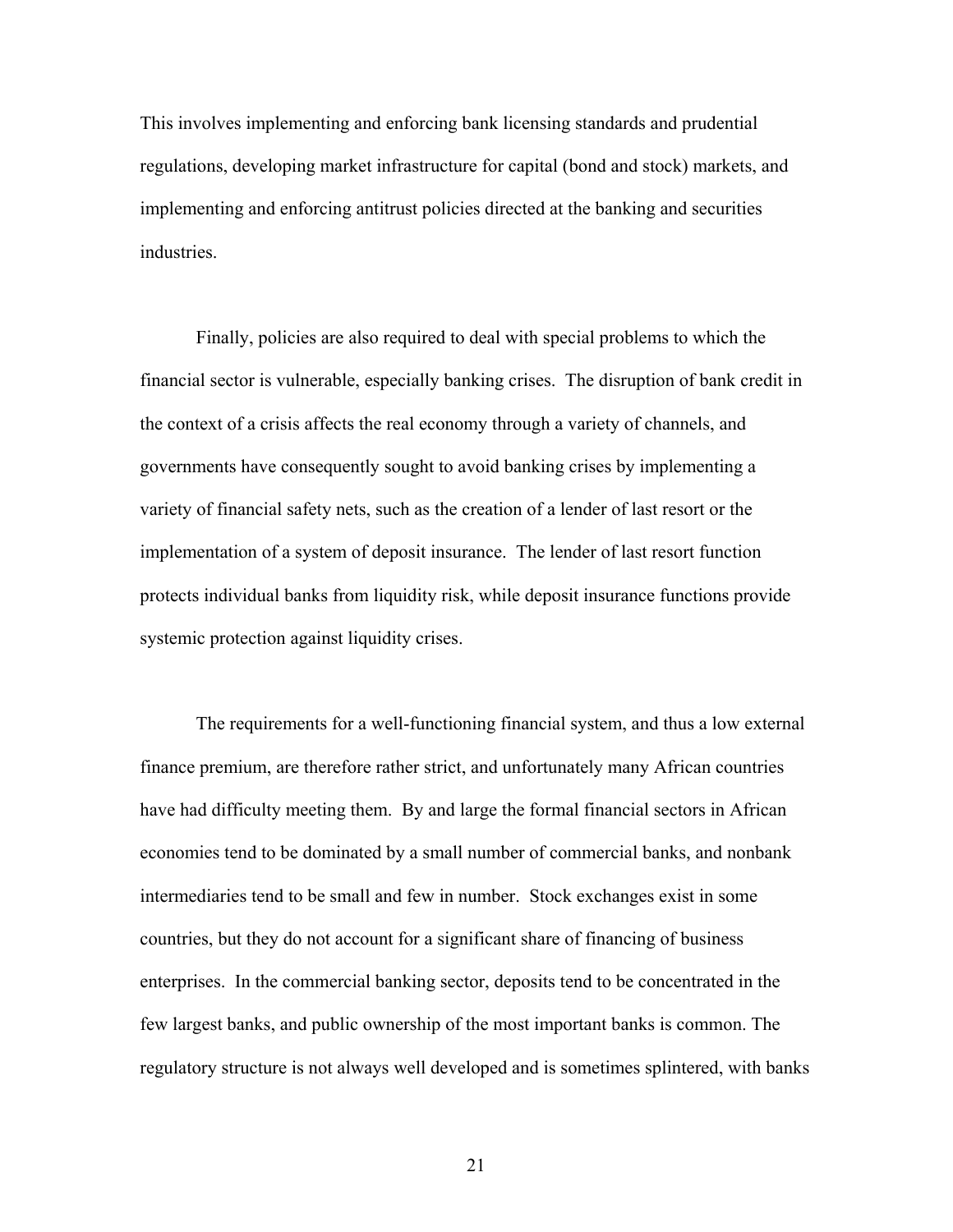and nonbanks subject to very different regulatory environments. Directed credit is common, and the quality of bank portfolios is often poor. Banks in some countries appear to hold substantial amounts of excess reserves.

The upshot is that most African countries do not possess a well-developed domestic financial system that can intermediate effectively between either domestic or foreign private creditors, on the one hand, and domestic private firms, on the other. Limited domestic financial development implies a large external finance premium. The high costs of financial intermediation in Africa thus potentially represent an important obstacle to the flow of private funds to finance investment by domestic private firms.

#### **5. Foreign direct investment**

However, a large external finance premium need not necessarily be an insurmountable obstacle to the flow of resources to finance real investment in Africa, because this flow could take the form of foreign direct investment (FDI). Foreign firms that face low external finance premiums in their own countries, or that have access to their own internally-generated funds, would not be as hampered in securing funds by the inefficiency of domestic financial systems in Africa as would African firms. Indeed, the inefficiencies of domestic financial systems all over the developing world help to explain why the wave of capital inflows that these countries experienced during 1974-81 was dominated by syndicated bank loans to sovereigns and FDI, while portfolio investment became important only during the second inflow episode of 1988-97, when financial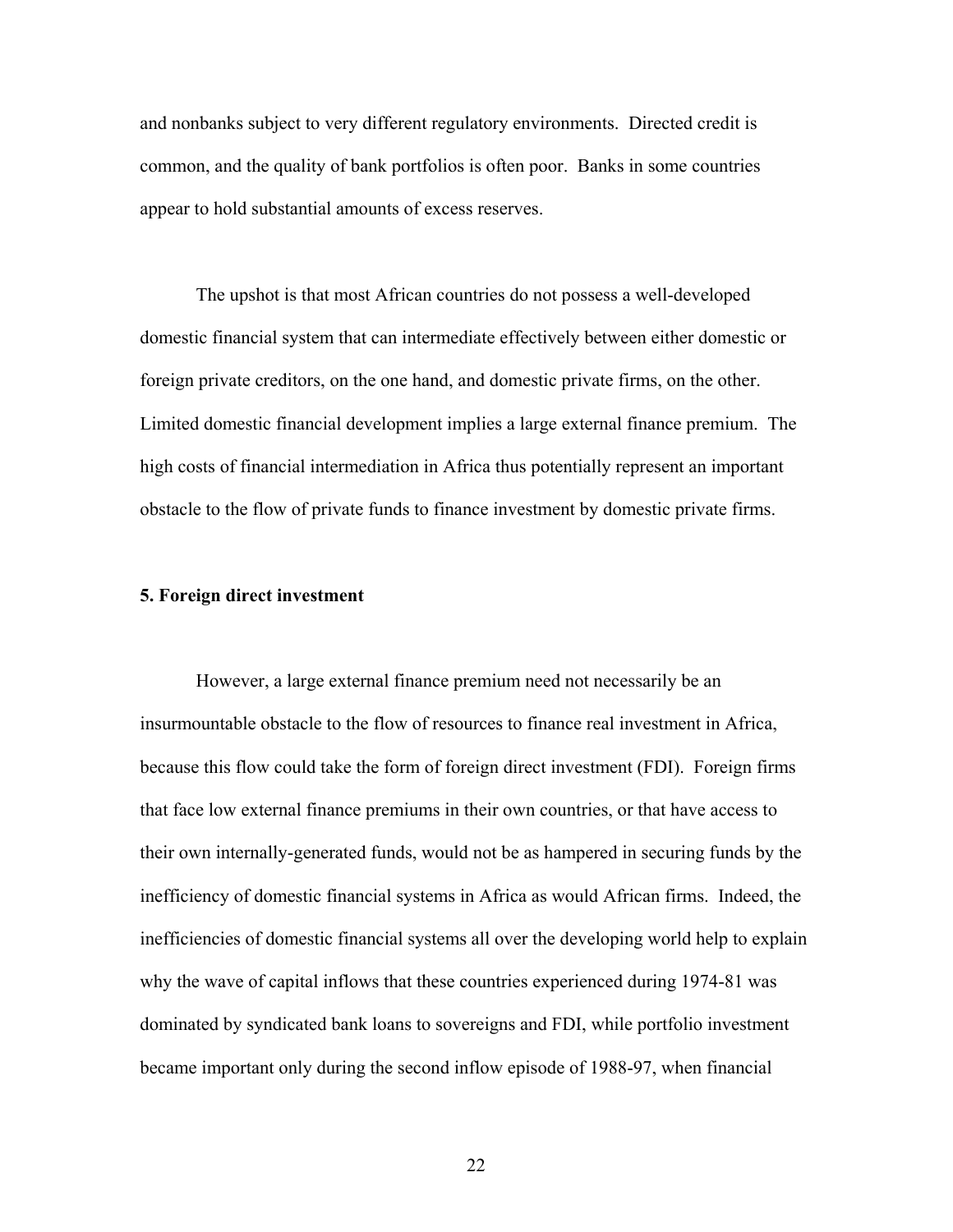reform had been implemented in several developing countries, which then disproportionately became the destination of those portfolio flows. In recent years, as financial development has lagged improvements in macroeconomic stability in many developing countries, FDI flows have become the single largest source of external funds.

Adopting the premise of the last section, suppose, then, that private projects with potentially high social returns are indeed available on the African continent. Given that African firms may be hampered in securing the funds to undertake such projects by the state of domestic financial systems, what obstacles stand in the way of such projects being undertaken by foreign firms in the form of FDI?

The key challenge would seem to be the issue of appropriability – that is, the potential existence of a substantial gap between social and private rates of return. Unless foreign firms expect to be able to appropriate a large enough share of the social rates of return that their projects generate, the private rates of return that they perceive may not be sufficiently large to induce them to undertake socially productive investment projects. And even if the expected private rate of return is high, uncertainty about appropriability, if sufficiently severe, may itself be enough to deter investment.

Doubts about appropriability can arise in many ways. Deficiencies in the institutional environment regarding the rule of law, property rights, and enforceability of contracts, for example, can render the appropriability of the returns that private investment generates highly uncertain. This applies, of course, to domestic as well as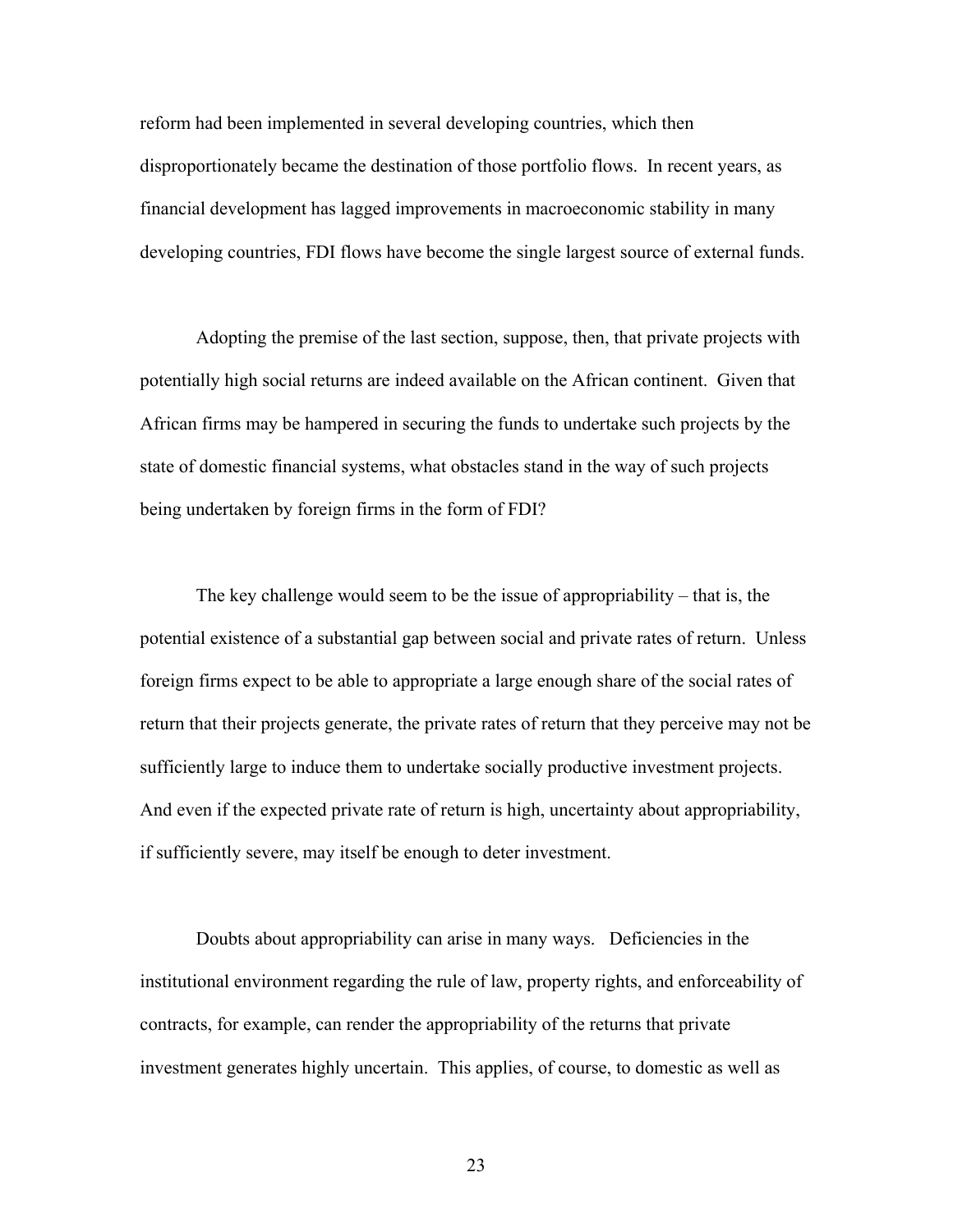foreign firms. But the domestic political economy may render foreign firms particularly vulnerable. There is substantial evidence that domestic institutional quality can deter capital inflows. Alfaro, Kalemli-Ozcan, and Volosovych (2005), for example, find that institutional quality was an important determinant of capital flows. They measured institutional quality as a composite political safety index, with components consisting of government stability, internal conflict, external conflict, no-corruption, militarized politics, religious tensions, law and order, ethnic tensions, democratic accountability, and bureaucratic quality. All of these factors can be expected to affect appropriability. Both Wei (2000) and Wei and Wu (2002), find that corruption reduces the volume of FDI flows toward developing countries. Moreover, the effect of corruption, which affects appropriability directly, tends to be particularly important in the case of FDI, since an increase in the incidence of corruption tends to increase the loan-to-FDI ratio in developing countries.

Given the level of institutional quality, appropriability is also affected by actual and prospective taxation. High taxes of corporate profits of multinational firms, and other forms of explicit or implicit taxation (such as restrictions on remitting earnings, regulations affecting hiring practices, etc.) will increase the gap between social and private returns of return on FDI. Perhaps even more detrimental is an uncertain prospect of very high future taxes. This can arise in a "debt overhang" situation in which the government faces prospective insolvency, as is the case for many heavily-indebted (HIPC) countries in Africa. In this situation foreign firms are faced with the prospect that the government's fiscal difficulties will cause it to levy very high taxes on them in the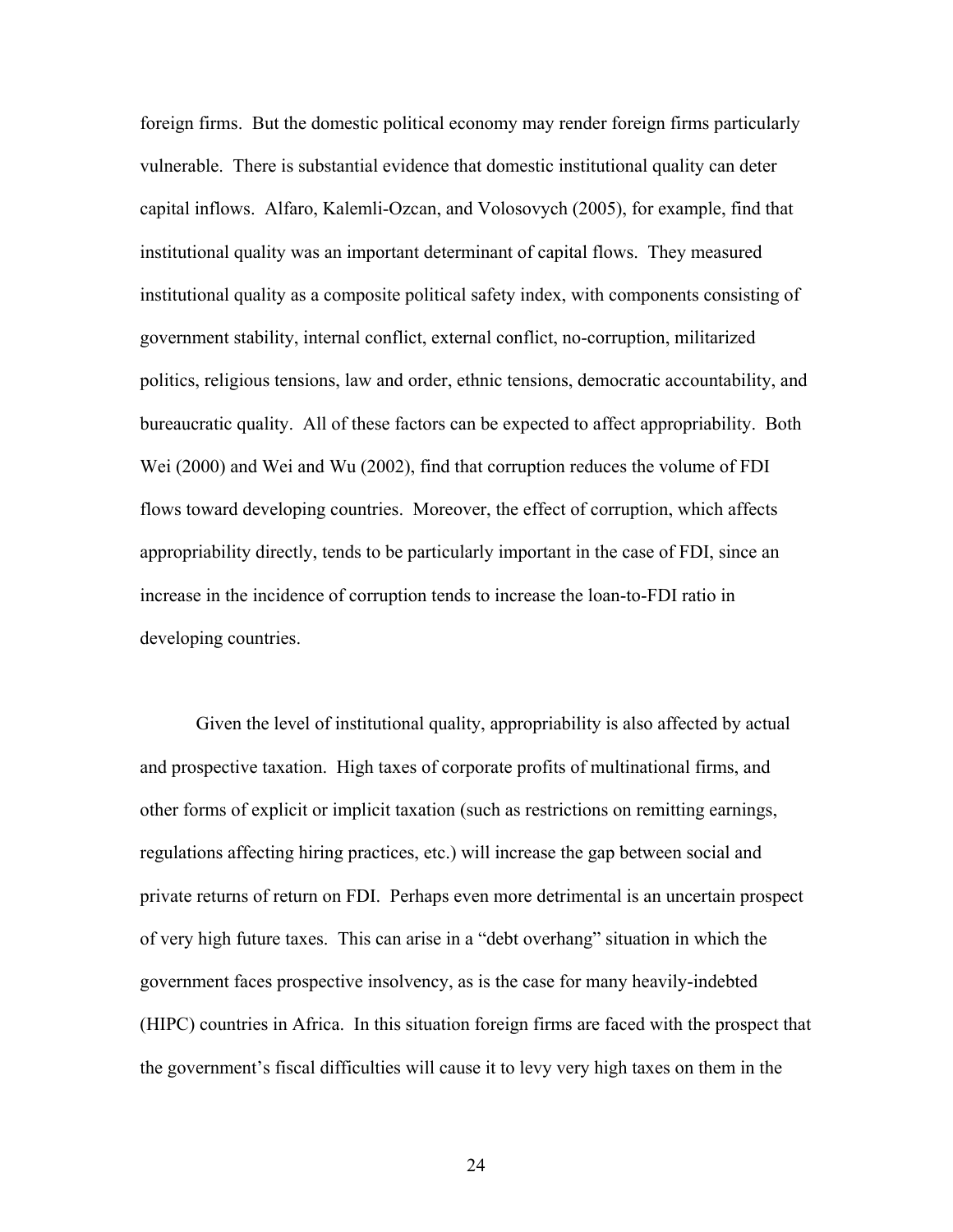future. Because these future policy changes are highly uncertain, the disincentive effects on FDI are magnified.

 Finally, FDI flows are likely to be discouraged by government regulations that restrict the range of activities in which foreigners can engage, or that impose substantial amount of red tape in carrying out those activities. Such regulations effectively act as capital controls, by creating hurdles that foreign firms must overcome in order to invest in the domestic economy. Ironically, one of the industries that is most widely affected by such restrictions is the domestic financial sector, where prohibitions on the entry of foreign banks are common in Africa. Given the strategic role of efficient financial intermediation in reducing the external finance premium and thus increasing the access of domestic firms to foreign funds, the obstacles to external investment created by this restriction may far exceed in severity their impacts on the flow of FDI into the domestic financial sector.

#### **5. The role of short-run macroeconomic policies**

All of the potential obstacles to investment finance that I have discussed so far are structural in nature – that is, they are related to the medium- and longer-run characteristics of the economies in question. But it is also worth noting that short-run macroeconomic management can also have strong effects on investment – both on firms' willingness to undertake it as well as on the availability of funds to finance it. The literature on this is vast. In a series of papers, for example, Fischer (1991, 1993a, and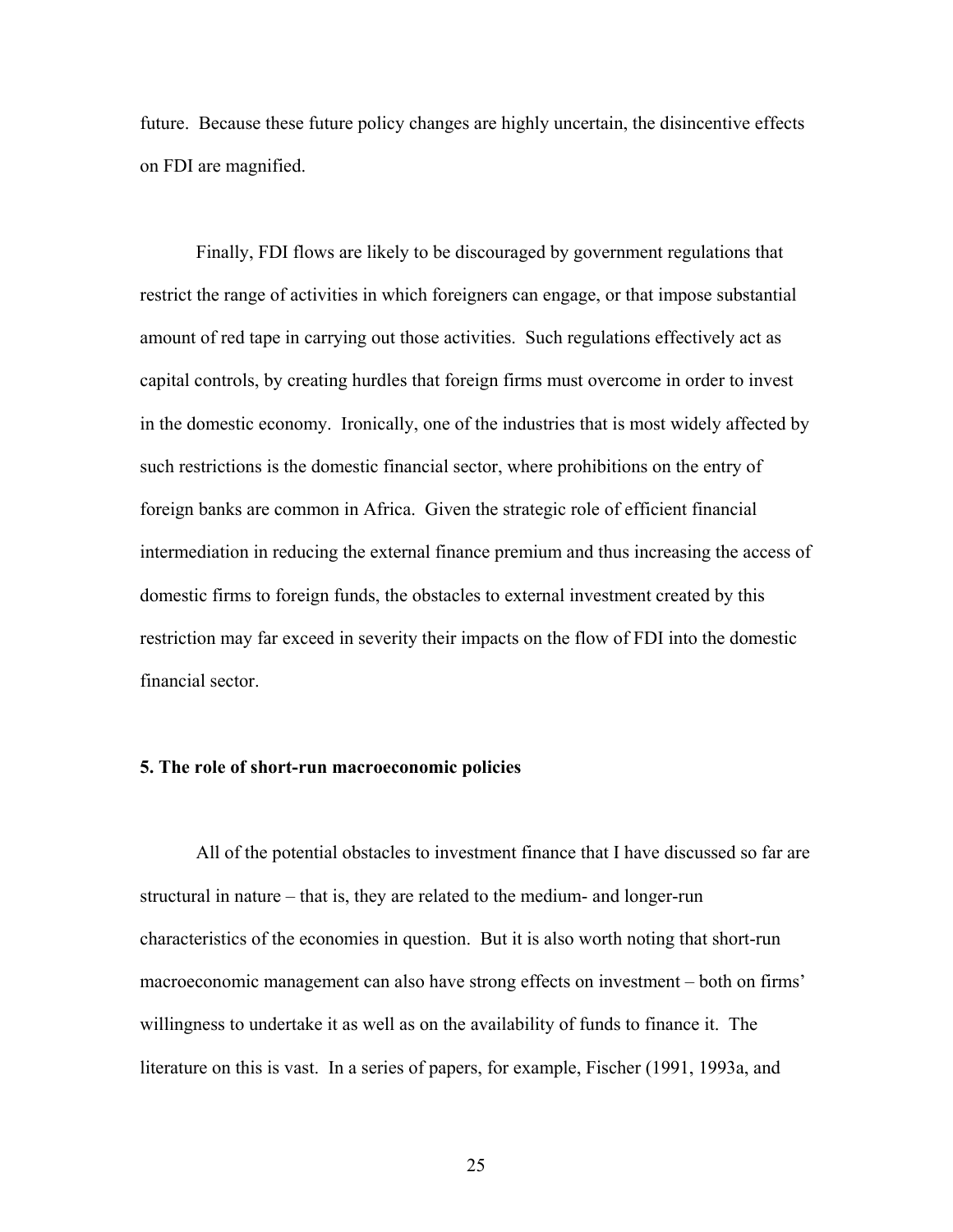1993b) has documented that the harmful effects of macroeconomic instability on growth operate in part by reducing domestic investment. As Rodrik (1991), has shown, this effect in turn arises partly from reduced investment demand on the part of firms.

While the evidence on the effects of macroeconomic instability on domestic saving is ambiguous, the evidence on its effects on the allocation of that saving between domestic and foreign investments is not: macroeconomic instability is an important determinant of capital flight – i.e., domestic macroeconomic instability causes domestic savers to allocate their funds abroad (see Collier, Hoeffler, and Pattillo (1998)).

It also discourages capital inflows. The most recent wave of capital inflows to developing countries triggered a concern among economists with the sustainability of those flows, and thus with the factors driving them. These factors were classified into two types: "push" factors related to developments in creditor countries (such as easy monetary policies) that induced capital to leave to seek higher returns elsewhere, and "pull" factors, related to improved macroeconomic performance in the recipient countries. This literature concluded that, while "push" factors may have been dominant initially, both the geographic distribution of early capital flows, as well as later their absolute magnitudes, were heavily influenced by "pull" factors associated with improved macroeconomic performance in developing countries (see, for example, World Bank (1997)). The more recent evidence is consistent with these findings. Alfaro, Kalemli-Ozcan, and Volosovych (2005), for example, find that, even after controlling for institutional quality, macroeconomic policies have a separate effect on capital flows. In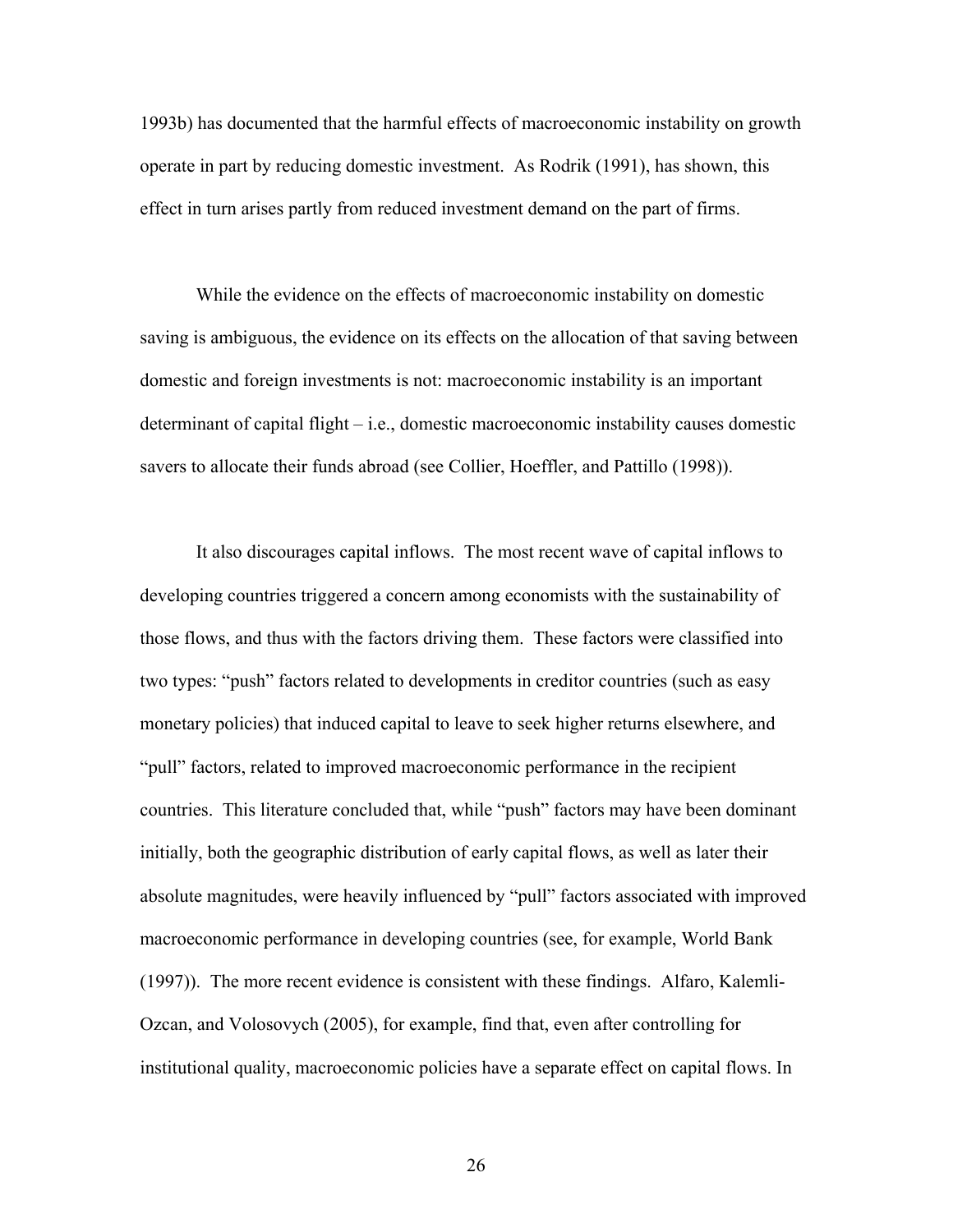particular, both macroeconomic distortions as well as short-run macroeconomic instability can act as severe deterrents to capital inflows.

Shortcomings in short-run macroeconomic performance have not been absent from the African context. These have featured both stop-go macroeconomic policies as a source of instability, as well as a lack of resilience of macroeconomic policies in the face of exogenous shocks. Commodity price shocks, for example, have often triggered episodes of macroeconomic instability in countries such as Nigeria (oil) and Zambia (copper) with heavily specialized export sectors. Moreover, distortions in the form of overvalued real exchange rates, trade restrictions, and/or differentially heavy taxation, may have discouraged the entry of foreign firms into the traded goods sectors of African economies, where production for external markets could permit the achievement of efficient scales of production.

## **6. Summary and conclusions**

 The Lucas paradox provides a useful starting point for considering why Africa has performed relatively poorly at attracting funds to finance investment on the continent. This paper has argued that there is no shortage of such explanations. Indeed, the challenge for both researchers and policymakers on the continent is that there are too many possible explanations.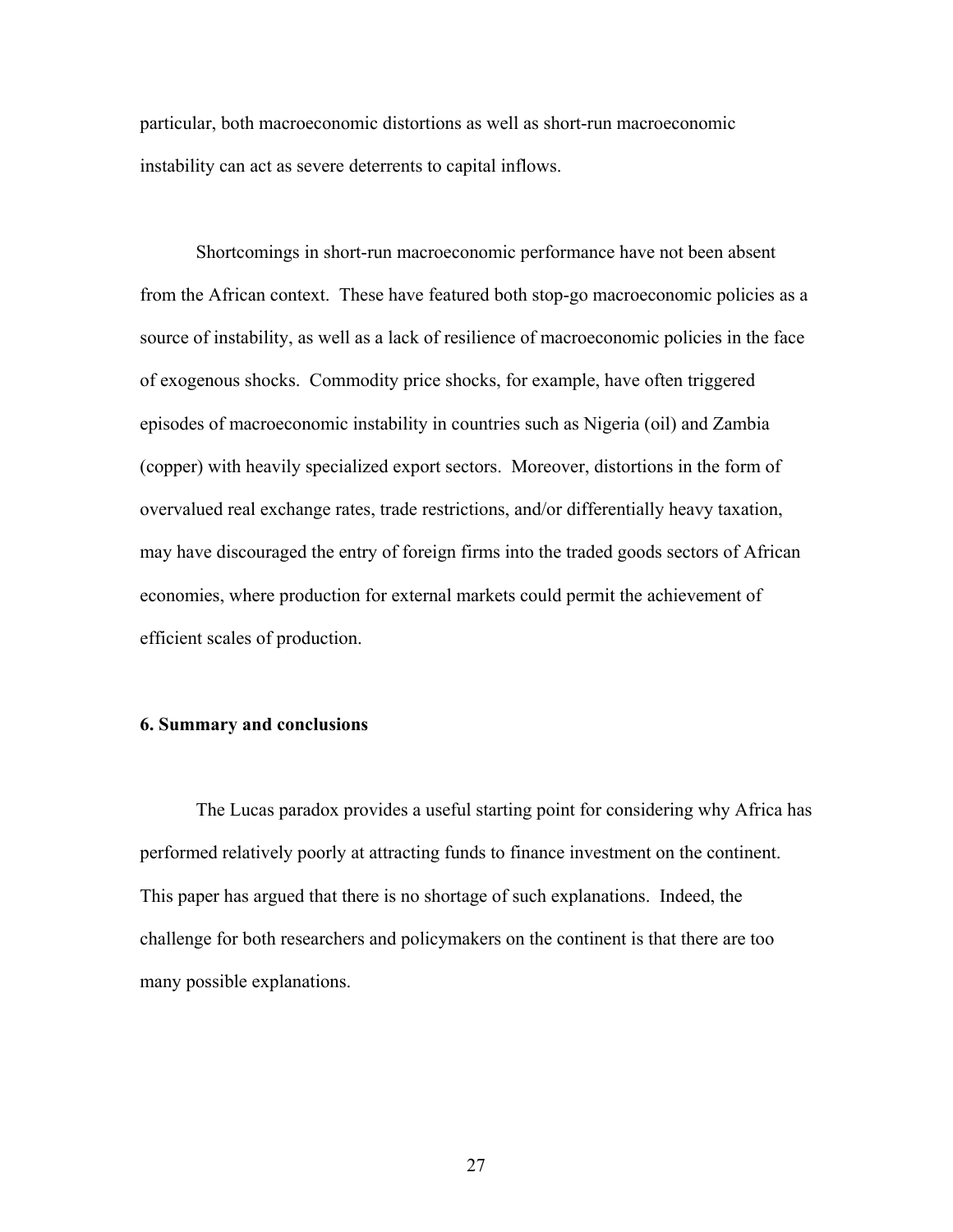One set of explanations is based on the view that investment projects with high economic rates of return are not as plentiful in Africa as the simple neoclassical growth paradigm would seem to imply. One argument is that for a variety of reasons, aggregate production functions may be characterized by lower levels of productivity in Africa than in creditor countries. An alternative or complementary story is based on generalizing the aggregate production function to include roles for human capital, public capital, and institutional capital. Deficiencies in relative endowments of these factors in the African context could also account for a reduced marginal product of capital. These effects raise questions about the abundance of investment opportunities yielding high economic rates of returns in Africa at the present time. To the extent that these factors depress the marginal product of capital in Africa, they would discourage the arbitrage flows that the simplest neoclassical growth theory suggests would otherwise occur.

 A second set of explanations takes an agnostic view as to whether such opportunities exist, but argues that even if they do, flows of capital to finance them would tend to be hampered by a variety of factors. These include information frictions, the poor financial condition of government balance sheets, the low levels of domestic financial development, and problems with the private appropriability of social returns. All of these factors are "structural" -- not in the sense that they are permanent, but rather that they are difficult to change in short order. Superimposed on these is short-run macroeconomic instability, which is in part induced by these underlying factors, but which, as experience both in Africa and elsewhere has shown, is more susceptible to change in the short run.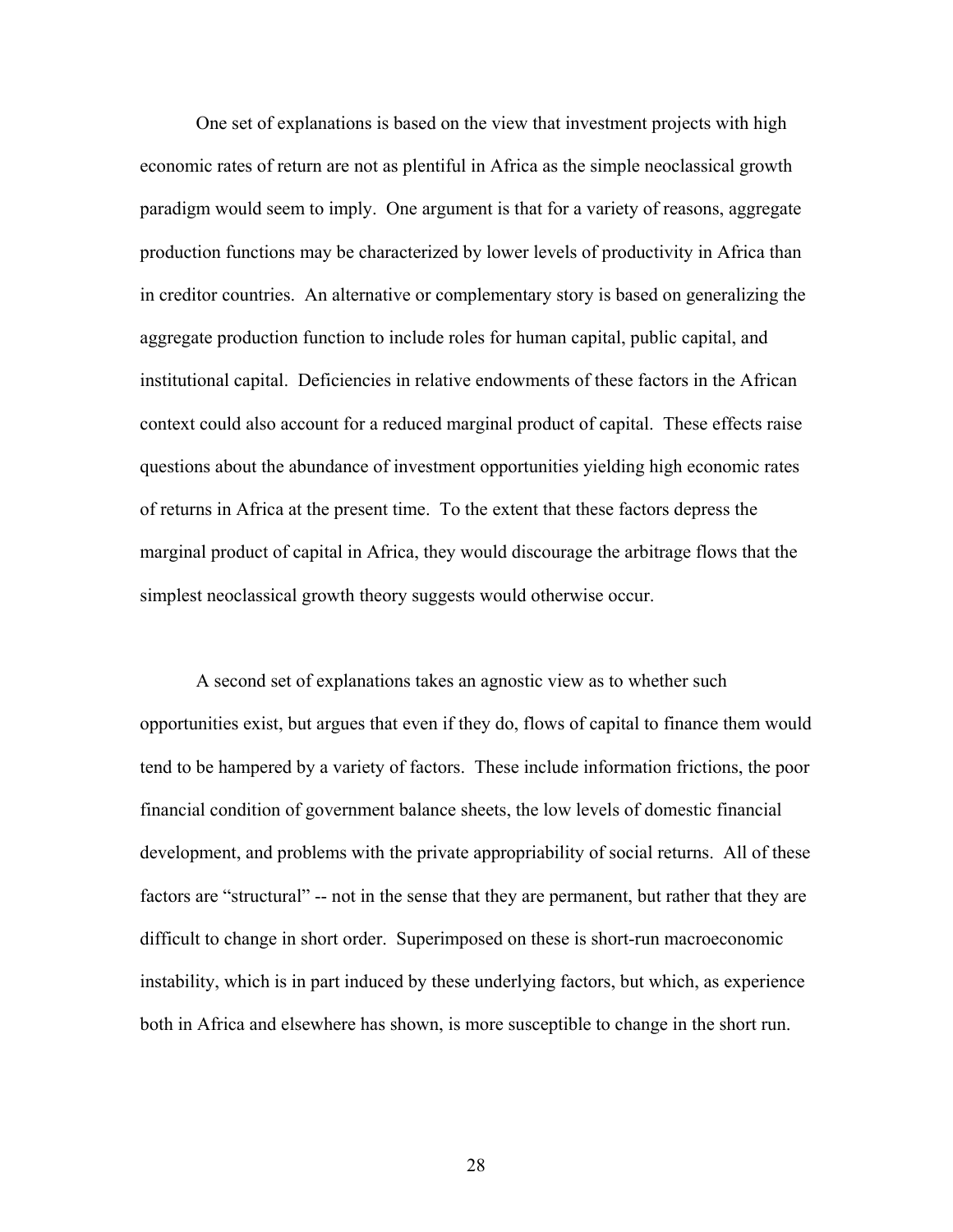The promise that mobile capital offers, however, is that removing these obstacles to investment in Africa is likely to be rewarded rather quickly with capital flows seeking to finance profitable investment opportunities, holding the promise of raising living standards on the continent. The challenge facing policymakers is how to achieve this result. In particular, given limited resources, what is required most urgently from a policy perspective is a sense of priorities – i.e., of where among the obstacles identified above the efforts of Africans and of the international community should be focused most intensely.

Though this is beyond the scope of this paper, in my opinion it is hard to argue with the view that, from the perspective of enhancing human welfare in the short run, improvements in health conditions and reductions in civil strife are likely to have the largest direct payoffs in Africa, in addition to the indirect payoffs that this paper has argued that they would offer in attracting more financing for investments in Africa. From a purely instrumental perspective, however  $-$  i.e., to remove the obstacles to investment in Africa – the critical target of reform would seem to be in the area of public-sector governance. An appropriate domestic institutional environment and a well-functioning and efficient public sector are crucial to attracting the resources that the continent will require to undertake the investments in human capital and infrastructure that it requires, as well as to remove the other obstacles to investment in Africa discussed in this paper. Unfortunately, these reforms are likely to require resources, and private funds to finance the activities required to achieve improvements in governance are unlikely to be forthcoming as long as governance remains poor. The conclusion seems inescapable that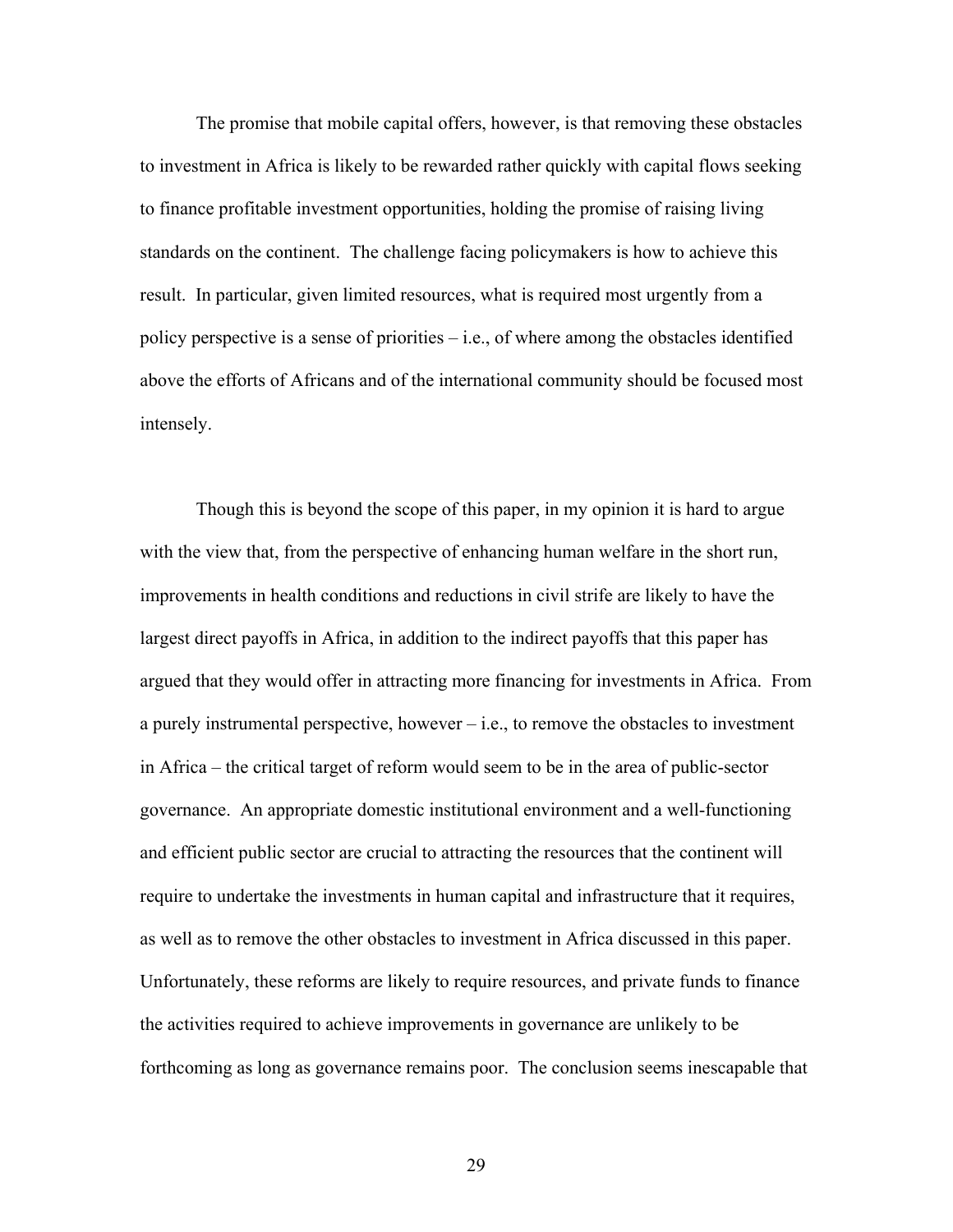in this crucial area the direct involvement of the international official community will be indispensable.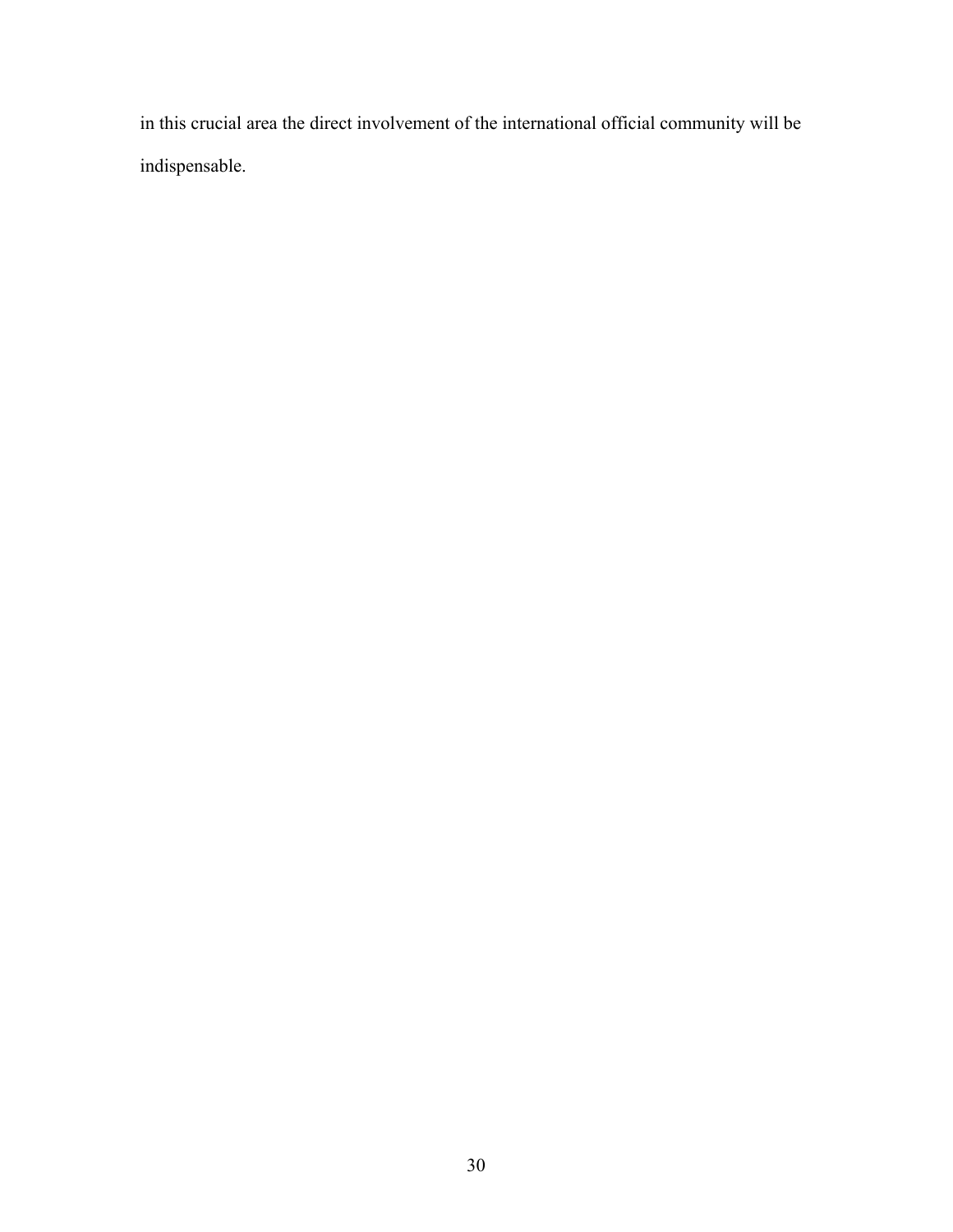# **References**

Alfaro, Laura, Sebnem Kalemli-Ozcan, and Vadym Volosovych (2005), "Capital Flows in a Globalized World: The Role of Policies and Institutions," NBER Working Paper 11696 (October).

Calvo, Guillermo, and Enrique Mendoza (1996), "Rational Herd Behavior and the Globalization of Securities Markets," mimeo (December).

Collier, Paul, Anke Hoeffler, and Catherine Pattillo (1998), "Capital Flight as a Portfolio Choice," (World Bank, mimeo, August).

Fischer, Stanley (1991), "Growth, Macroeconomics, and Development," mimeo, (February), published in O. Blanchard and S. Fischer, eds. *NBER Macroeconomics Annual* 1991 (Cambridge MA: MIT Press).

Fischer, Stanley (1993a), *Does Macroeconomic Policy Matter? Evidence from Developing Countries* International Center for Economic Growth *Occasional Paper* 27 (1993).

Fischer, Stanley (1993b),"The Role of Macroeconomic Factors in Growth," *Journal of Monetary Economics* pp. 485-512.

Kaminsky, Graciela L. and Carmen M. Reinhart (2000), "The Center and the Periphery: Tales of Financial Turmoil," Paper resented at World Bank/IMF/ADB Conference International Financial Contagion: How It Spreads and How It Can Be Stopped, Washington, February 3-4, 2000.

Lucas, Robert E. (1989), "On the Mechanics of Economic Development," *Journal of Monetary Economics* 22 (May), pp. 3-42.

Obstfeld, Maurice, and Alan M. Taylor (2002), "Globalization and Capital Markets," NBER Working Paper number 8846 (March).

Portes, Richard, Helene Rey, and Yonghyup Oh (2001), "Information and Capital Flows: the Determinants of Transactions in Financial Assets," *European Economic Review*, Vol. 46, pp. 783-796.

Portes, Richard, and Helene Rey (2005), "The Determinants of Cross-Border Equity Flows," *Journal of International Economics* 65, pp. 269-296.

Prasad, Eswar S., Kenneth Rogoff, Shang-Jin Wei, and M. Ayhan Kose (2003), *Effects of Financial Globalization on Developing Countries: Some Empirical Evidence*, International Monetary Fund, Occasional Paper 220 (March).

Reinhart, Carmen, Kenneth Rogoff, and Miguel Savastano (2003), "Debt Intolerance," NBER Working Paper No. 9908 (August).